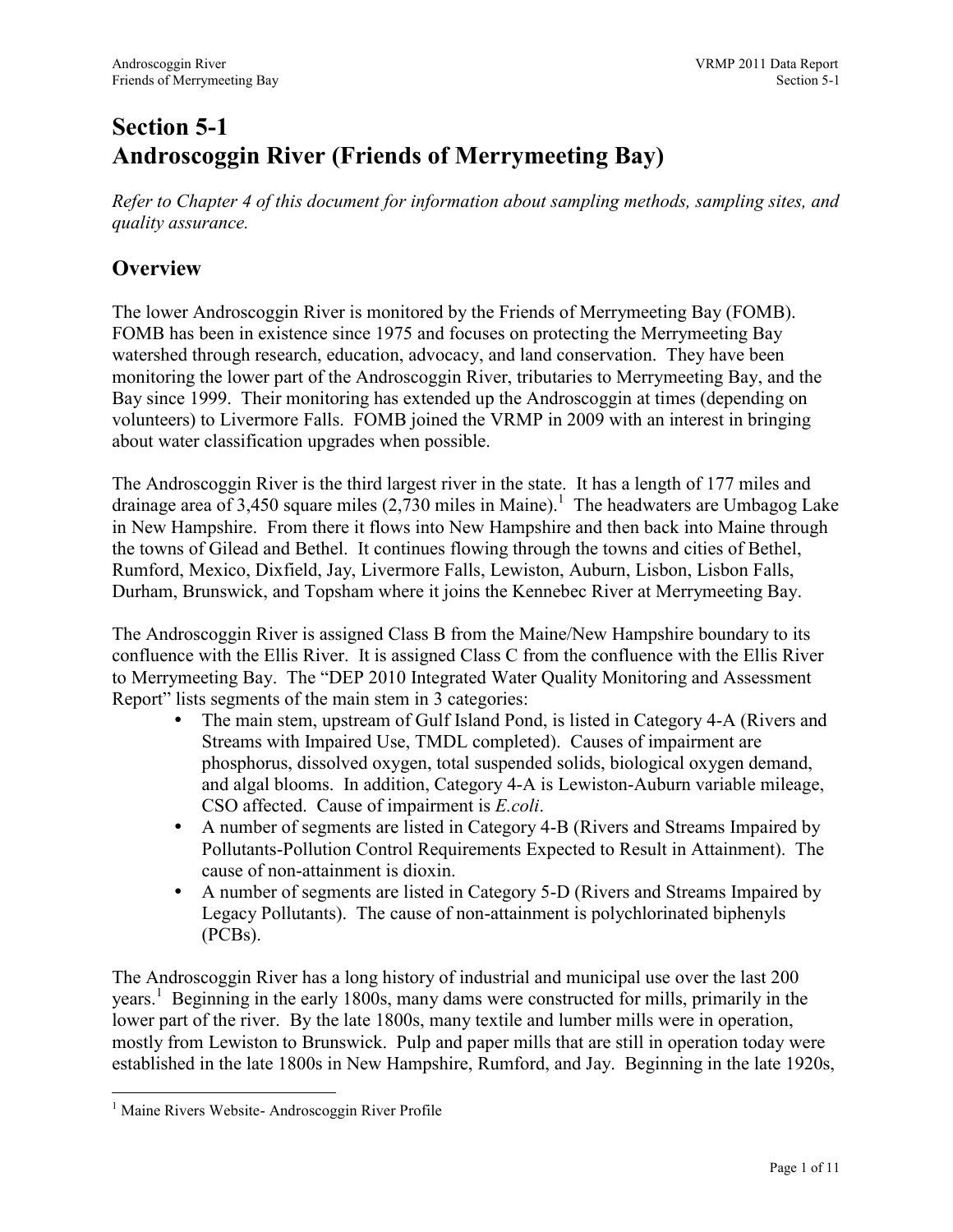Central Maine Power built hydroelectric dams that impounded much of the river from Lewiston to Livermore Falls. Some of these uses continue today. "Along its course to the sea, the river is repeatedly dammed. It receives discharges from industrial and municipal sources, as well as polluted runoff from a variety of sources."<sup>2</sup> Specific problems include mill discharges, combined sewer overflows (CSOs), dam impacts (28 dams exist), and historical sediment toxics.

The primary purpose of monitoring performed by FOMB, done under the VRMP, is to acquire data that will facilitate the water quality classification upgrade of the lower portion of the Androscoggin River. FOMB currently monitors at numerous sites from Merrymeeting Bay upstream to Lewiston. FOMB will continue to gather data from sample stations using methods not accepted by DEP, as well as for a subset of stations acceptable to DEP. For 2011, three stations met VRMP requirements for sample location and methods. This report provides the data and analysis for the three approved sites. Five additional sites are reported here also. For these sites, both the monitor and equipment were certified by VRMP in 2011. These additional five sites, however, do not meet the requirements for being approved sites, and some methods may not be approved.

In 2011, FOMB requested that two of the three approved sites (Water Street Mooring, WSM and Brunswick Canoe Mooring, BCM) be moved from mid-channel to shore. They submitted monitoring data from mid-channel and shore to demonstrate similarity. The Department approved relocation of these approved sites. FOMB renamed these sites Brunswick Water Street (BWS) and Brunswick Canoe Portage (BCP), respectively.

#### **Methods**

 $\overline{a}$ 

The volunteers monitored the Androscoggin River in 2011 at three approved stations [BBB, BWS, BCP] and five non-approved stations [DBL, BIL, FPD, FPU, PBL] on the main stem (Table 5-1-1 and Figures 5-1-1 through 5-1-3).

| <b>VRMP Site ID</b>            | <b>Organization Site</b><br>Code | <b>Sample Location</b>             | <b>Class</b>  |
|--------------------------------|----------------------------------|------------------------------------|---------------|
| Androscoggin River-A231-VRMP   | <b>BBB</b>                       | Bay Bridge Jetty                   | C             |
| Androscoggin River-A281BK-VRMP | <b>BWS</b>                       | <b>Brunswick Water Street</b>      | C             |
| Androscoggin River-A299BK-VRMP | <b>BCP</b>                       | <b>Brunswick Canoe Portage</b>     | C             |
| Androscoggin River-A158-FOMB   | DBL                              | Durham Boat Launch                 | C             |
| Androscoggin River-A24-FOMB    | BIL                              | <b>Brunswick Interstate Ledges</b> | C             |
| Androscoggin River-A45-FOMB    | <b>FPD</b>                       | <b>Fish Park Downstream</b>        | $\mathcal{C}$ |
| Androscoggin River-A47-FOMB    | <b>FPU</b>                       | Fish Park Upstream                 | $\mathcal{C}$ |
| Androscoggin River-A71-FOMB    | PBL                              | Pejepscot Boat Launch              | C             |

Table 5-1-1: Friends of Merrymeeting Bay sampling sites at Androscoggin River.

<sup>&</sup>lt;sup>2</sup> Androscoggin River Alliance Website-Androscoggin River slideshow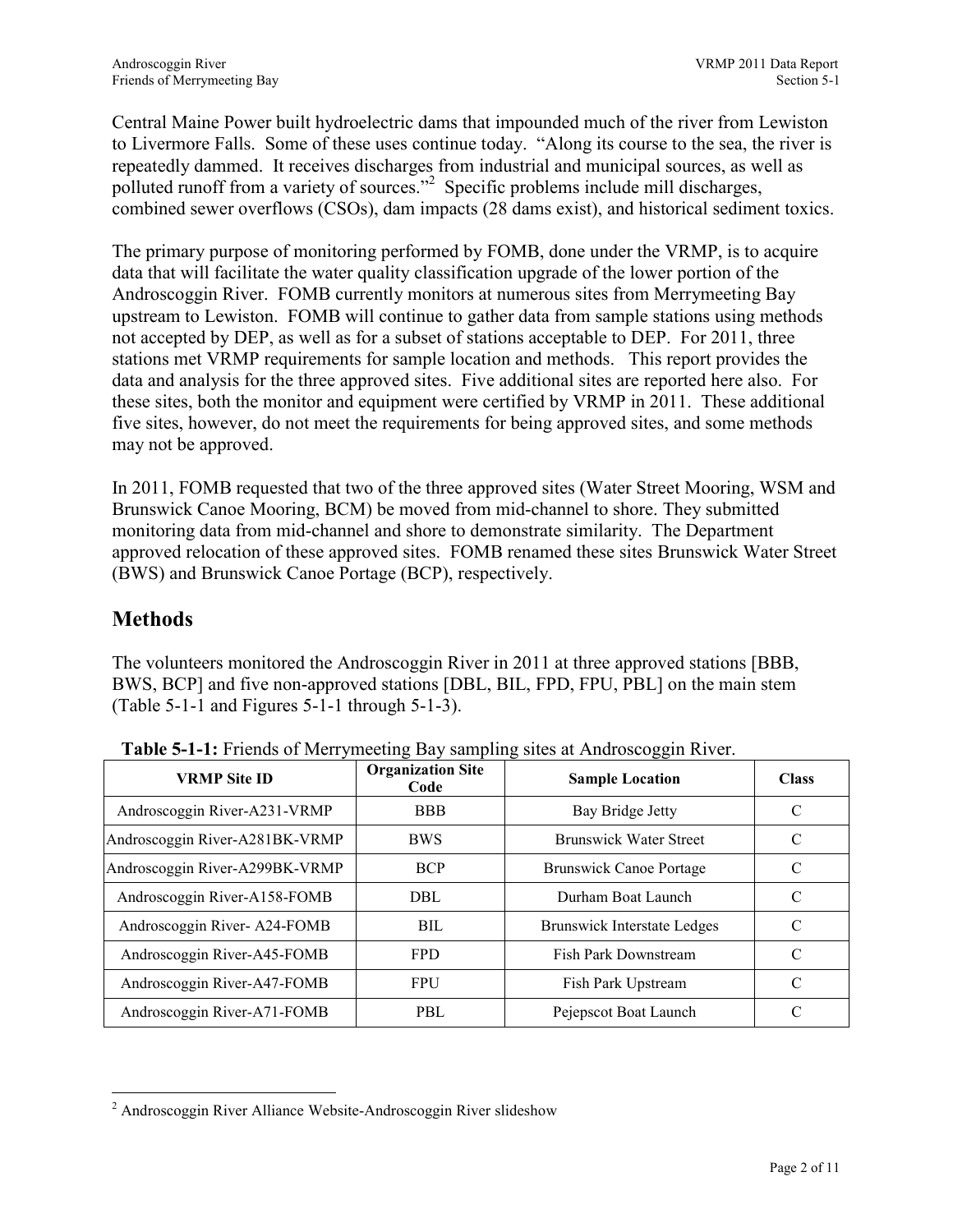

Figure 5-1-1: Map of all Friends of Merrymeeting Bay sampling sites on the Androscoggin River.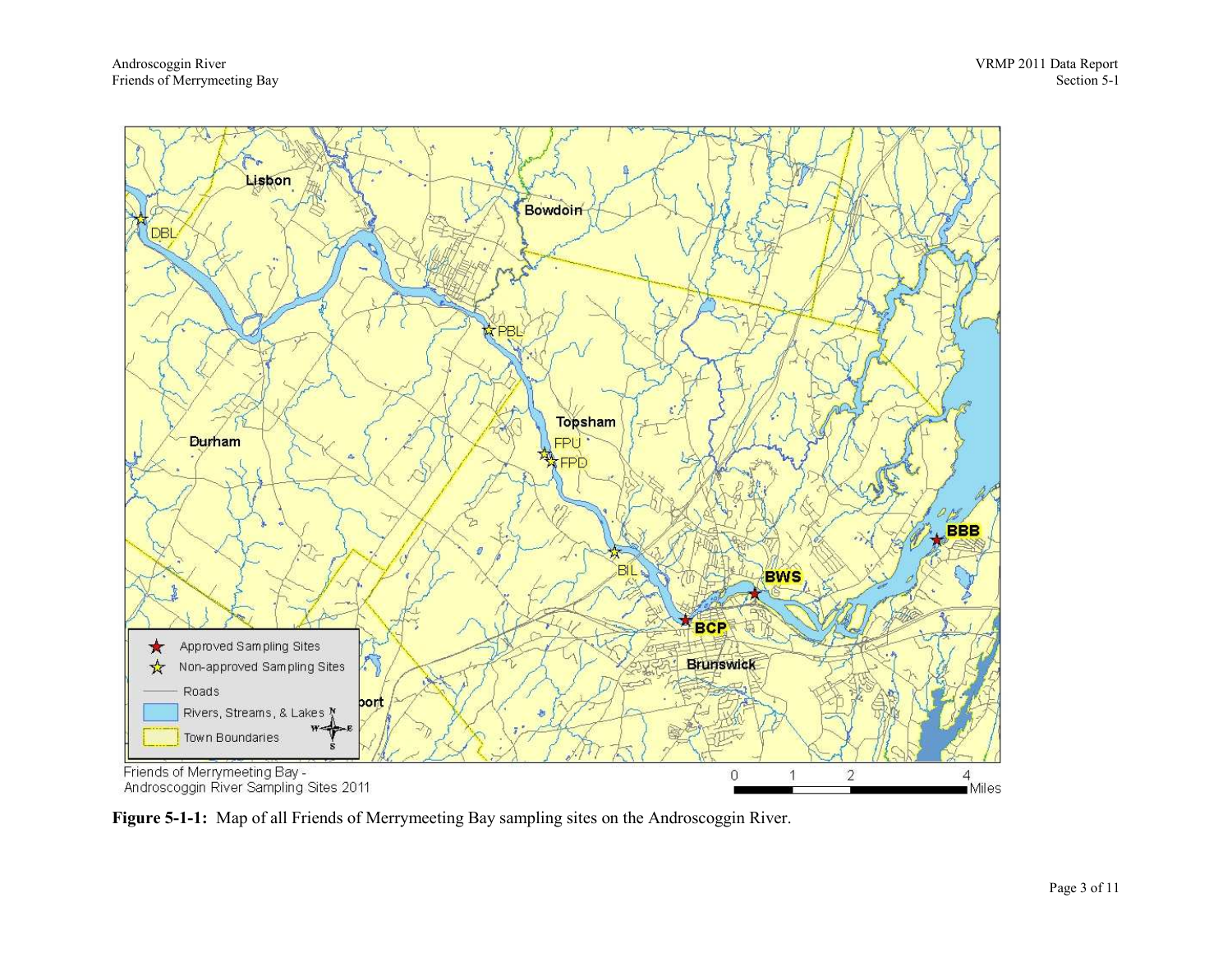

Figure 5-1-2: Map of approved Friends of Merrymeeting Bay sampling sites on the Androscoggin River.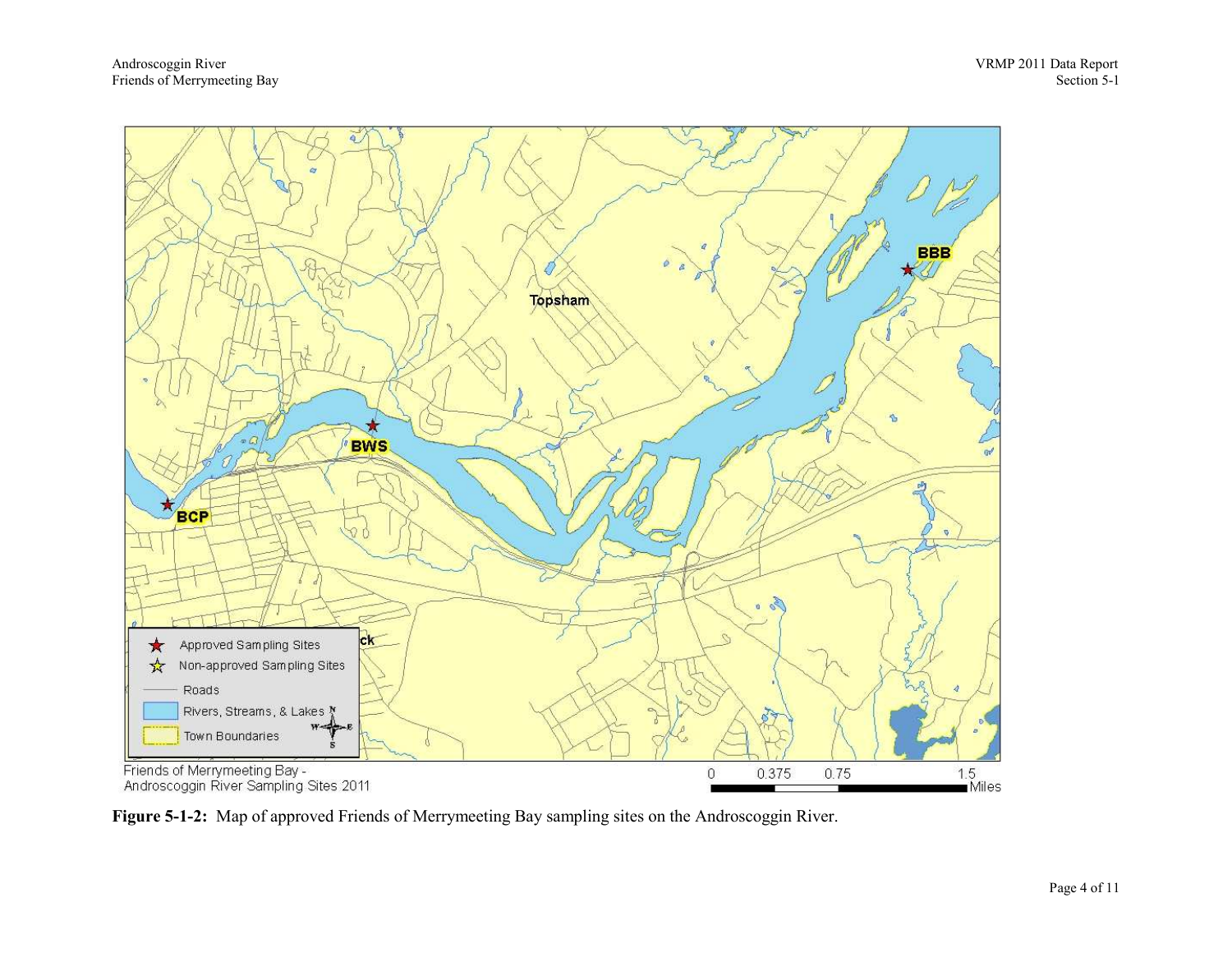

Figure 5-1-3: Map of non-approved Friends of Merrymeeting Bay sampling sites on the Androscoggin River.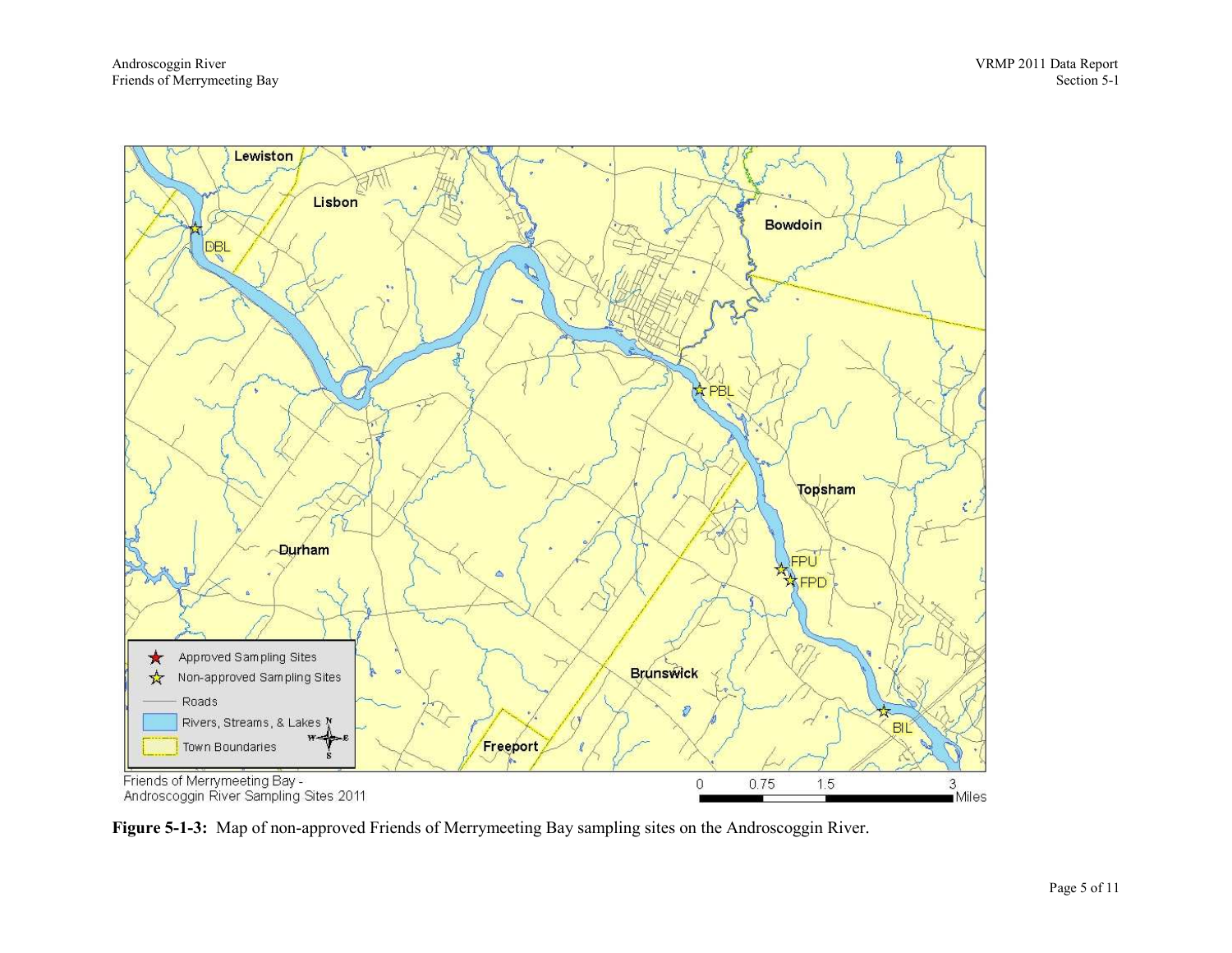Monitoring was conducted from April through October, once per month. At each site, the monitors made direct measurements of water temperature, dissolved oxygen, and specific conductance using a handheld YSI 85 meter. Samples were also collected for E. coli bacteria at the three approved sites with a DEP designed bacteria sampling device or extension pole (which uses sterile whirl-paks for water collection). Bacteria samples were delivered to Bowdoin College for analysis by FOMB volunteers.

The approved sites met VRMP requirements for sampling laterally and vertically in the river to obtain well-mixed representative samples. As noted in the previous section, two of the approved sites were sampled from shore. The third was sampled from a jetty allowing for representative, well-mixed areas of the river to be monitored.

#### **Results**

Refer to Appendices A-1 and A-2 in discussion of individual site data and trends, as well as graphed data (Figures 5-1-5 through 5-1-14), at the end of this section of the report.

#### Dissolved Oxygen

Dissolved oxygen (DO) was measured 2-7 times at each of the eight sampling sites (Table 5-1-2 and Table 5-1-3). Monitoring occurred from April through October. Class C criteria for DO are a minimum of 5.0 mg/l (milligrams/liter) or 60% saturation, whichever is higher. To meet water quality criteria, both concentration and saturation standards must be met.

| <b>Site</b> | <b>Approved</b><br><b>Site</b> | # of<br><b>Sampling</b><br><b>Events</b> | <b>Minimum</b><br>Value | <b>Maximum</b><br><b>Value</b> | <b>Average</b><br>Value |
|-------------|--------------------------------|------------------------------------------|-------------------------|--------------------------------|-------------------------|
| <b>BBB</b>  | v                              |                                          | 7.1                     | 13.5                           | 9.4                     |
| <b>BWS</b>  | v                              |                                          | 7.7                     | 13.7                           | 9.8                     |
| <b>BCP</b>  | $\mathbf v$                    | h                                        | 7.2                     | 15.3                           | 8.8                     |
| <b>DBL</b>  | N                              |                                          | 7.8                     | 14.5                           | 11.2                    |
| BIL         | N                              | −                                        | 7.0                     | 14.7                           | 9.6                     |
| <b>FPD</b>  | N                              | −                                        | 7.0                     | 14.9                           | 9.6                     |
| <b>FPU</b>  | N                              | −                                        | 7.1                     | 14.4                           | 9.4                     |
| PBL         | N                              |                                          | 7.2                     | 14.2                           | 9.5                     |

Table 5-1-2: A summary of minimum, maximum, and average dissolved oxygen concentration values (mg/l) at Friends of Merrymeeting Bay monitoring sites on the Androscoggin River.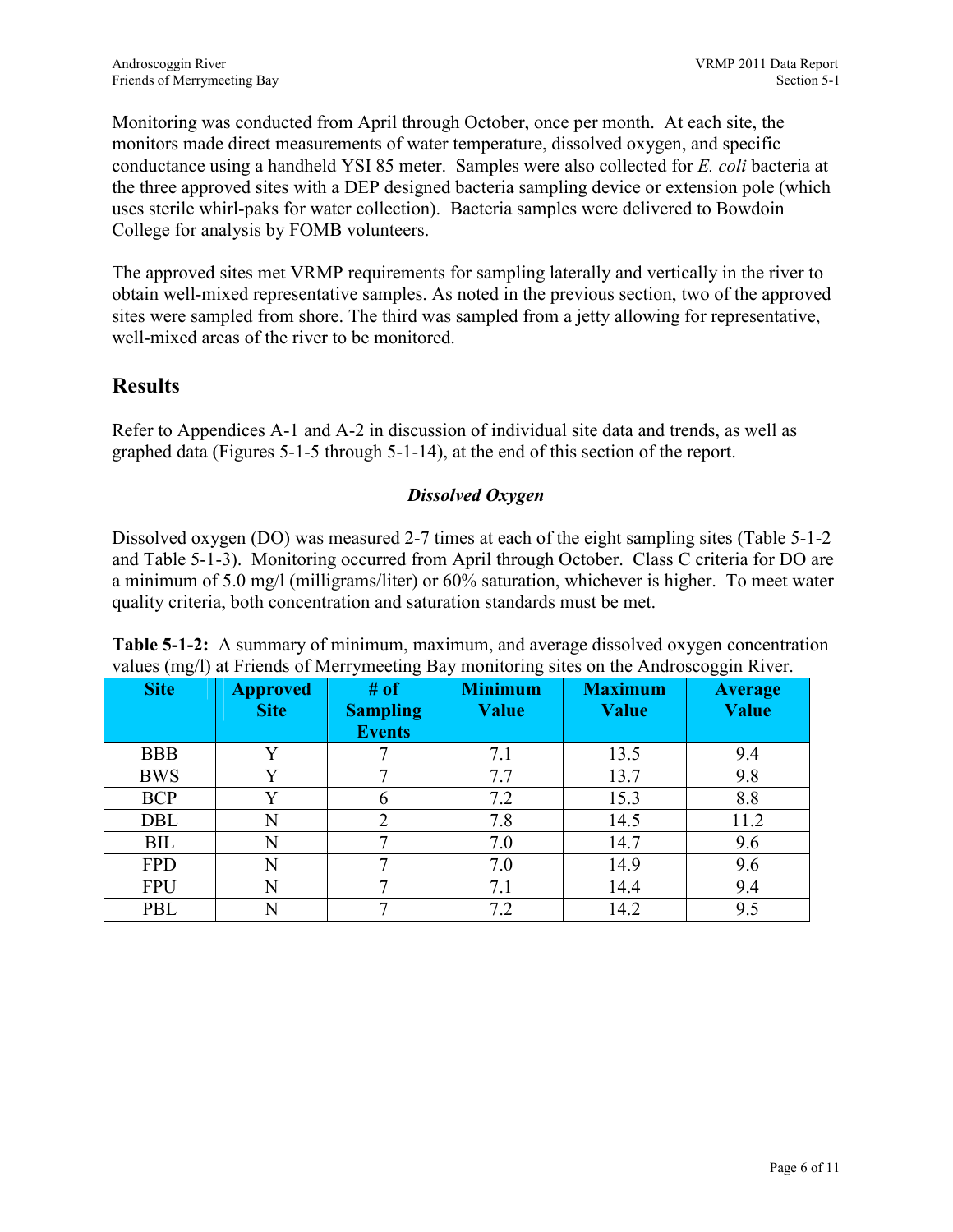| <b>Site</b> | <b>Approved</b><br><b>Site</b> | # of<br><b>Sampling</b><br><b>Events</b> | <b>Minimum</b><br><b>Value</b> | <b>Maximum</b><br><b>Value</b> | <b>Average</b><br>Value |
|-------------|--------------------------------|------------------------------------------|--------------------------------|--------------------------------|-------------------------|
| <b>BBB</b>  | Y                              |                                          | 84.9                           | 107.4                          | 94.0                    |
| <b>BWS</b>  | Y                              |                                          | 91.0                           | 107.1                          | 97.8                    |
| <b>BCP</b>  | Y                              |                                          | 82.8                           | 115.0                          | 94.6                    |
| <b>DBL</b>  | N                              | $\overline{2}$                           | 84.0                           | 112.8                          | 98.4                    |
| <b>BIL</b>  | N                              | ⇁                                        | 84.5                           | 115.2                          | 95.0                    |
| <b>FPD</b>  | N                              | ⇁                                        | 85.5                           | 114.5                          | 95.7                    |
| <b>FPU</b>  | N                              | ⇁                                        | 85.3                           | 111.6                          | 94.6                    |
| PBL         | N                              | ⇁                                        | 85.2                           | 111.5                          | 94.8                    |

Table 5-1-3: A summary of minimum, maximum, and average dissolved oxygen saturation (%) values at Friends of Merrymeeting Bay monitoring sites on the Androscoggin River.

Dissolved oxygen concentrations measured at Androscoggin River approved sites ranged from 7.0 mg/l to 15.3 mg/l. At site BBB, the lowest readings occurred in mid-July (7.1 mg/l) and mid-August (7.2 mg/l). Site BWS was similar with lowest readings in mid-July (8.3 mg/l) and mid-August (7.7 mg/l). Site BCP had its lowest readings in mid-June (8.0 mg/l) and mid-July (7.2 mg/l). Dissolved oxygen never dropped below the Class C standard of 5.0 mg/l. Dissolved oxygen percent saturation ranged from 82.8%-115% and did not go below the Class C standard of 60%.

Dissolved oxygen concentrations measured at Androscoggin River non-approved sites ranged from 7.0 mg/l -14.9 mg/l. Site DBL was sampled only two times (once in mid-April and once in mid-June) and was not included in this analysis. The remaining sites BIL, FPU, FPD, and PBL were all very similar. The lowest readings, all around 7.0-7.2 mg/l occurred during mid-July sampling events. Dissolved oxygen never dropped below the Class C standard of 5.0 mg/l. Dissolved oxygen percent saturation ranged from 84.5%-115.2% and did not go below the Class C standard of 60%.

Friends of Merrymeeting Bay volunteers do a good job of getting out early in the morning to sample. All but five of the forty-five samples sampling occurred by 8:15 am or earlier. This is the recommended time to sample because DO is lowest at this time of day. Dissolved oxygen is also affected by flow conditions and temperature. During high flow conditions, more oxygen enters the river from the atmosphere as the water is more turbulent and there is more opportunity for re-aeration. Cooler water holds more oxygen. If the intent is to assess low DO concentrations for water quality classification, including early or late season measurements will skew the results. For example, the average water temperature for all sampling sites (sans DBL) from April through October is 16.3°C; for June through September it is 21.1 °C. The corresponding average DO concentrations are 9.4 mg/l and 8.0 mg/l respectively.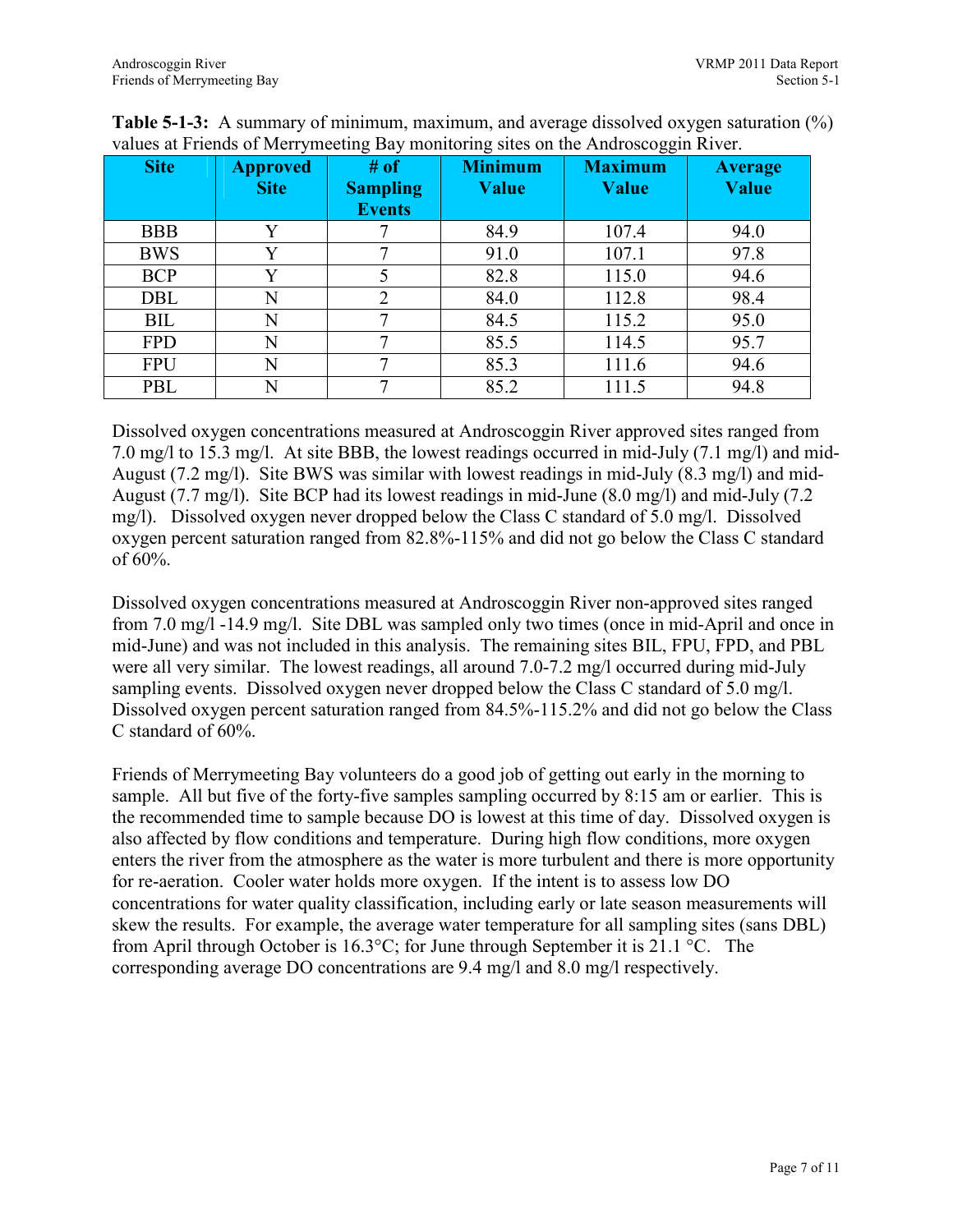#### Water Temperature

Temperature was also measured 2-7 times at each of the eight sampling sites (Table 5-1-4). Monitoring occurred from April through October. Maine's Regulations Relating to Temperature (06-096 CMR Chapter 582) require that discharge of pollutants not raise the temperature of any river and stream above the EPA criteria for indigenous species (23°C maximum and 19°C weekly average) or 0.3°C (0.5°F) above the temperature that would naturally occur outside a mixing zone established by the Board of Environmental Protection. Pollutant is defined in statute as many things including dirt and heat. For tidal waters, discharge of pollutants may not raise the temperature more than  $4^{\circ}F(2.2^{\circ}C)$  or more than  $1.5^{\circ}F(0.8^{\circ}C)$  from June 1 to September 1, and may not cause the temperature of any tidal waters to exceed 85°F (29°C) at any point outside a mixing zone established by the Board of Environmental Protection.

Table 5-1-4: A summary of minimum, maximum, and average water temperature (°C) values at Friends of Merrymeeting Bay monitoring sites on the Androscoggin River.

| <b>Site</b> | <b>Approved</b><br><b>Site</b> | # of<br><b>Sampling</b><br><b>Events</b> | <b>Minimum</b><br><b>Value</b> | $\tilde{}$<br><b>Maximum</b><br>Value | <b>Average</b><br>Value |
|-------------|--------------------------------|------------------------------------------|--------------------------------|---------------------------------------|-------------------------|
| <b>BBB</b>  | V                              |                                          | 5.0                            | 24.3                                  | 16.5                    |
| <b>BWS</b>  | v                              |                                          | 4.9                            | 24.7                                  | 16.4                    |
| <b>BCP</b>  | V                              |                                          | 4.9                            | 19.2                                  | 11.8                    |
| <b>DBL</b>  | N                              | ↑                                        | 4.8                            | 18.9                                  | 11.9                    |
| BIL         | N                              |                                          | 4.9                            | 25.1                                  | 16.7                    |
| <b>FPD</b>  | N                              |                                          | 4.8                            | 25.5                                  | 16.8                    |
| <b>FPU</b>  | N                              |                                          | 4.7                            | 25.3                                  | 16.8                    |
| PBL         | N                              | ⇁                                        | 5.1                            | 25.5                                  | 16.8                    |

Temperatures measured at all the Androscoggin River sites ranged from 4.7˚-25.5˚C (Celsius). All of the sites were very similar, except BCP, which lacked mid-summer readings – this skewed maximum and average values. The lowest values occurred in April with temperatures around just below 5.0˚C. In June, temperatures ranged from 18.9-19.5˚C at all the sites. Temperatures became high in July and August ranging from 23.6-25.5˚C. In October, temperatures dropped back down to 13.5-13.7˚C.

#### Specific Conductance

Specific conductance was measured 2-7 times at each of the eight sampling sites as well (Table 5-1-5). Monitoring occurred from April through October. Specific conductance is related to the amount of dissolved materials in the water. While there are no numerical standards, a relationship exists between conductivity and chloride which has numerical criteria. In general, streams located in urban areas tend to have high specific conductance due to polluted urban stormwater runoff. This may also in large part be due to salt buildup in surface and groundwater from road maintenance practices. Also, discharges from pulp and paper mills upstream measurably increase the conductivity of the river.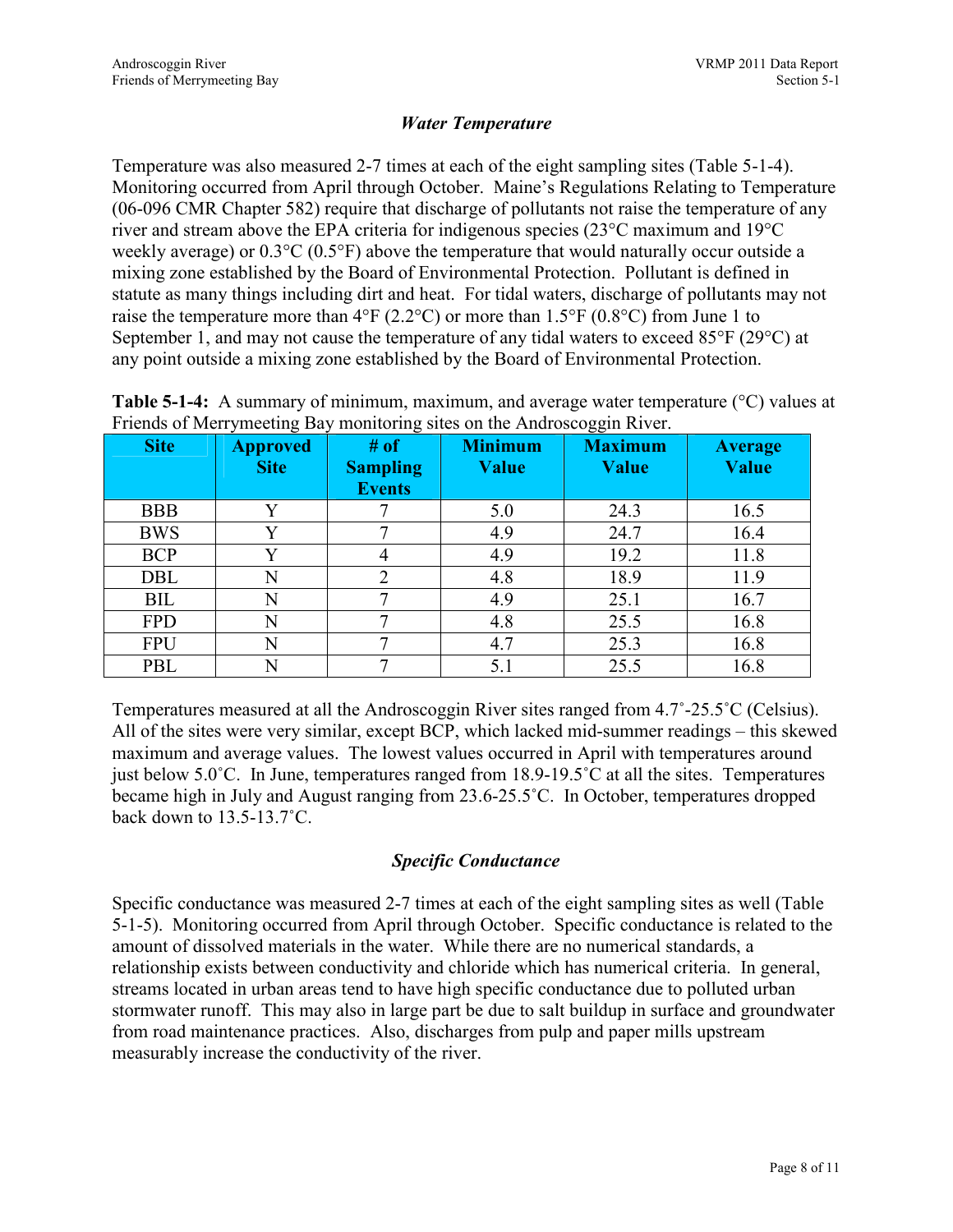Table 5-1-5: A summary of minimum, maximum, and average specific conductance values (micro-ohms/cm, µS/cm) at Friends of Merrymeeting Bay monitoring sites on the Androscoggin River.

| <b>Site</b> | <b>Approved</b> | # of           | <b>Minimum</b> | <b>Maximum</b> | <b>Average</b> |
|-------------|-----------------|----------------|----------------|----------------|----------------|
|             | <b>Site</b>     | <b>Samples</b> | Value          | Value          | <b>Value</b>   |
| <b>BBB</b>  |                 |                | 35             | 125            | 67             |
| <b>BWS</b>  | v               |                | 58             | 136            | 86             |
| <b>BCP</b>  | $\mathbf{V}$    |                | 53             | 131            | 80             |
| <b>DBL</b>  |                 |                | 35             | 69             | 52             |
| <b>BIL</b>  | N               |                | 39             | 137            | 75             |
| <b>FPD</b>  |                 |                | 38             | 138            | 74             |
| <b>FPU</b>  | N               |                | 38             | 137            | 74             |
| <b>PBL</b>  |                 |                | 38             | 140            | 75             |

Specific conductance at all the sites ranged from 35-140  $\mu$ S/cm, which are elevated from natural background values, reflecting upstream point and non-point source discharges. The sites were all very similar with minimum values ranging from 35-58 (exclusive of Site DBL, which was only sampled twice) and maximum ranging from  $69-140 \mu S/cm$ , which shows that sources are farther upstream.

#### Bacteria

Escherichia coli bacteria was also measured 7 times at each of the three approved sampling sites (Table 5-1-6). Monitoring occurred from April through October. Enterococcus bacteria are used as the indicator organism for marine waters, and E. coli bacteria are used for freshwaters. While these types of bacteria are not pathogens, their presence in the water may indicate the presence of other organisms including bacteria and viruses that can cause gastrointestinal illnesses. Class C criteria for bacteria are as follows: "Between May  $15<sup>th</sup>$  and September  $30<sup>th</sup>$ , the number of Escherichia Coli of human and domestic origin shall not exceed a geometric mean of 126/100 ml (milliliters) or an instantaneous level of 236/100 ml."

Results for the non-approved sites were not included, since non-approved methods are used for collection at those sites. Geometric means are calculated instead of averages because measures like bacteria often have a few very large values that strongly influence the mean and make it a poor predictor.

| <b>Table 5-1-6:</b> A summary of minimum, maximum, and geometric mean values (MPN/100mL) |  |  |  |
|------------------------------------------------------------------------------------------|--|--|--|
| for bacteria at Friends of Merrymeeting Bay monitoring sites on the Androscoggin River.  |  |  |  |

| <b>Site</b> | <b>Bacteria</b><br><b>Type</b> | # of<br><b>Samples</b> | <b>Minimum</b><br><b>Value</b> | <b>Maximum</b><br><b>Value</b> | <b>Geometric</b><br><b>Mean</b> |
|-------------|--------------------------------|------------------------|--------------------------------|--------------------------------|---------------------------------|
| <b>BBB</b>  | E. coli                        |                        | າາ                             | 816                            |                                 |
| <b>BWS</b>  | E. coli                        |                        | 24                             | 457                            |                                 |
| <b>BCP</b>  | E. coli                        |                        |                                | 687                            |                                 |

Each one of these sites have maximum values exceeding the instantaneous criterion (see Appendix A-1 and Figure 5-1-14 at the end of this report). All of these exceedances occurred on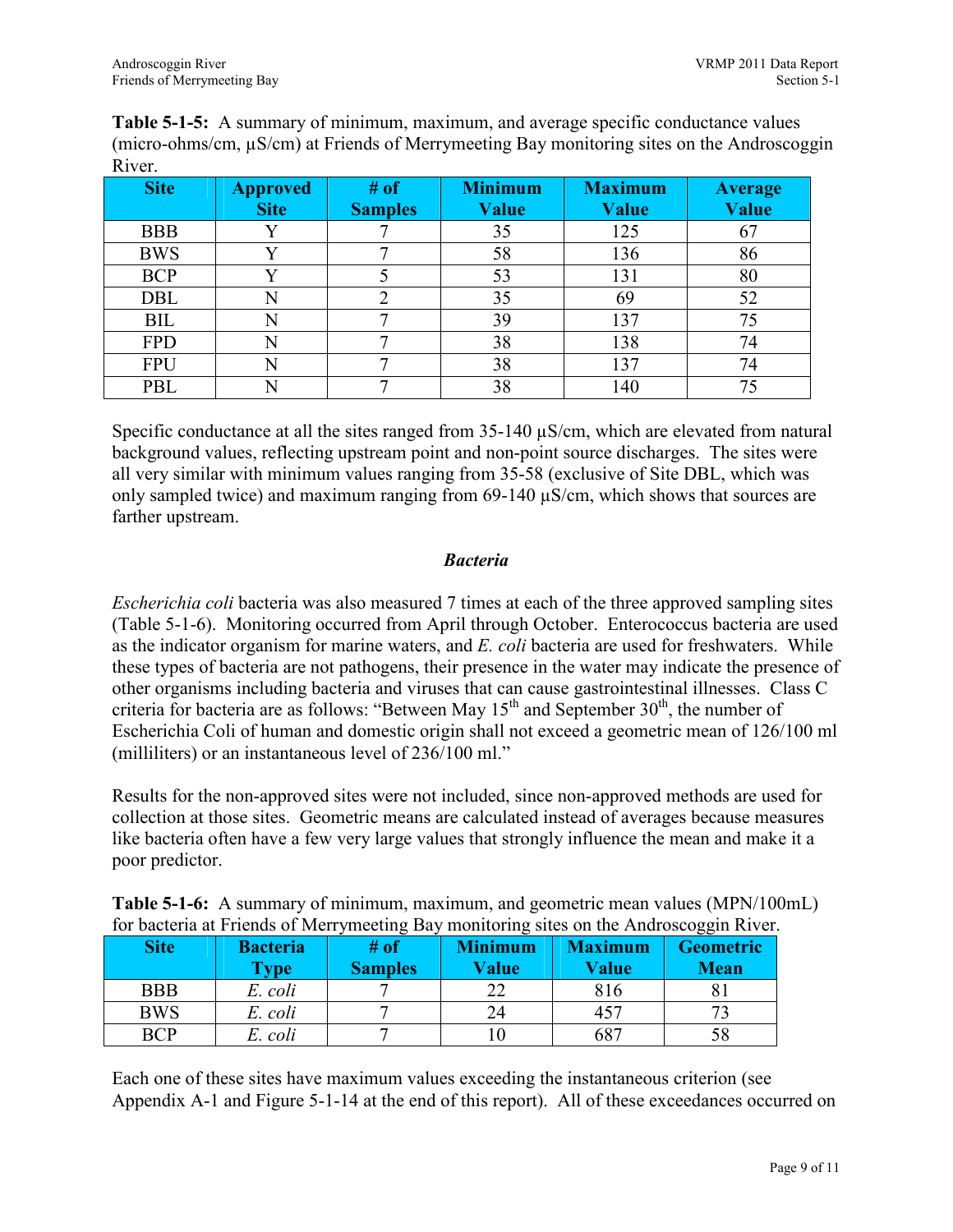the same sampling date (10/16/11). Typically, observed high bacterial levels are associated with stormwater runoff and/or combined sewer overflows. Rainfall totals at the weather station at Highland Green in Topsham included 1.22 inches of rain during the period from 10/13 to 10/14 (Figure 5-1-4). Stormwater travel times from the Brunswick/Topsham urban area to the first two upstream sample stations is shorter than 24 hours, however, and there are no combined sewer overflows or waste water discharges directly upstream.



Figure 5-1-4: Seasonal precipitation measured at Highland Green, Topsham.

### Discussion and Recommendations

There are numerous sources of pollution and other stresses to the Androscoggin River sites monitored by the Friends of Merrymeeting Bay that could potentially have an impact on water quality. Some of those sources of pollution and stress may include:

- Point source pollution (pollution originating from a direct discharge including wastewater treatment plant discharge, combined sewer overflows and overboard discharges).
- Non-point source pollution (e.g., eroded soil, fertilizers, pesticides, heavy metals, petroleum residues, road salt, septic systems, wildlife and pet feces) and polluted stormwater originating from urban impervious surfaces (e.g., streets, parking lots, driveways, rooftops), agriculture, and forestry.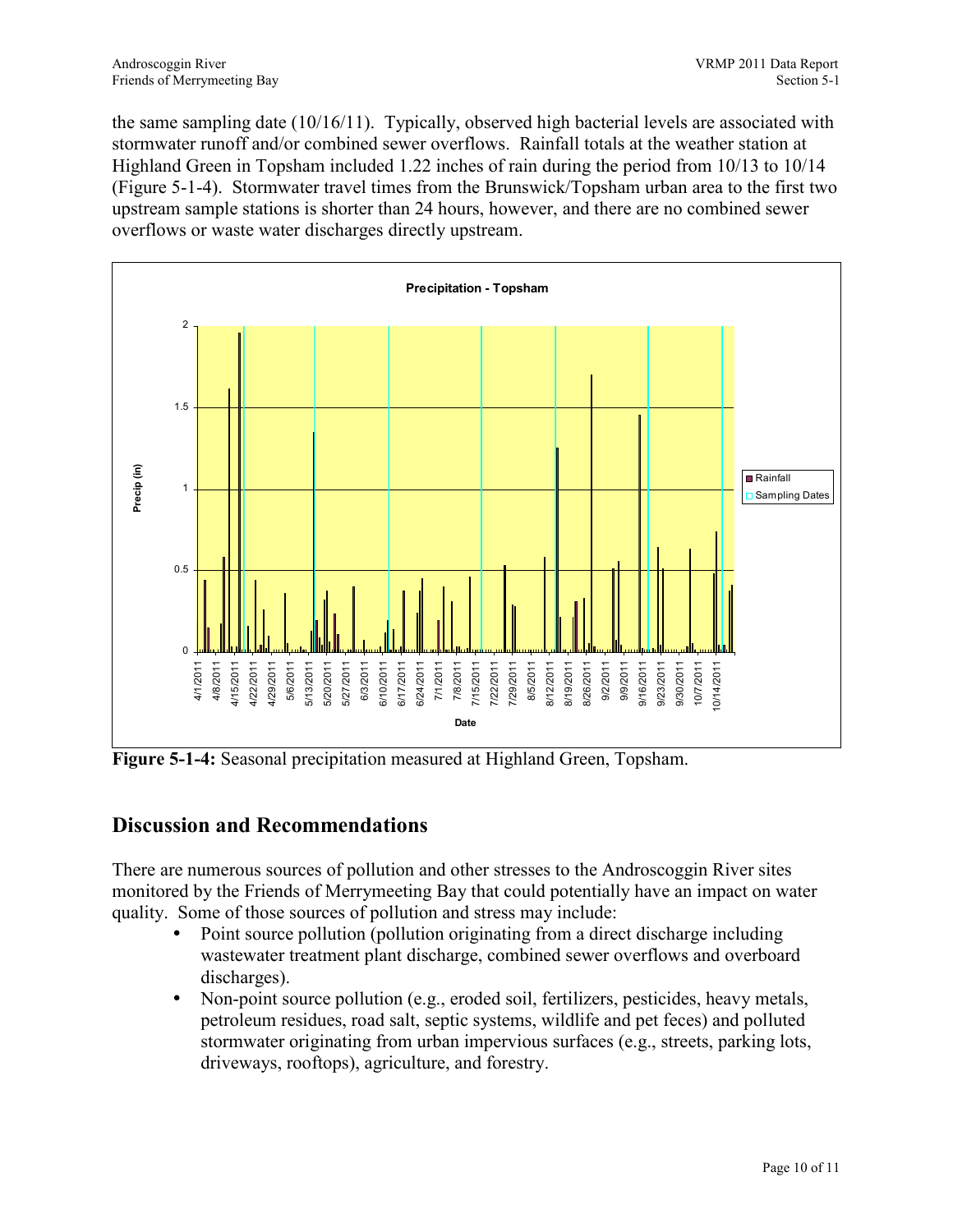- Ponds and impoundments (which often create more pond-like aquatic habitat conditions that may have higher water temperatures and lower dissolved oxygen concentrations than free-flowing waters).
- Natural effects of wetlands (such as contributing waters to a stream/river that have low dissolved oxygen levels due to the decomposition of large amounts of organic matter, respiration of abundant plant matter, and low re-aeration rates that are characteristic of many wetlands).

The following are recommendations for future monitoring:

- This is the first year the sampling season was extended to April and October. As noted in the discussion of temperature effects on dissolved oxygen, river temperatures are substantially lower in April and dissolved oxygen concentrations are proportionally higher. There is a good argument for collecting as much water quality data as possible, but if a primary goal of FOMB is to demonstrate the river meets minimum DO criterion for reclassification, they should reconsider the values of extending the season.
- Continue monitoring at all stations (or at least a subset of sites) to develop a long term trend database.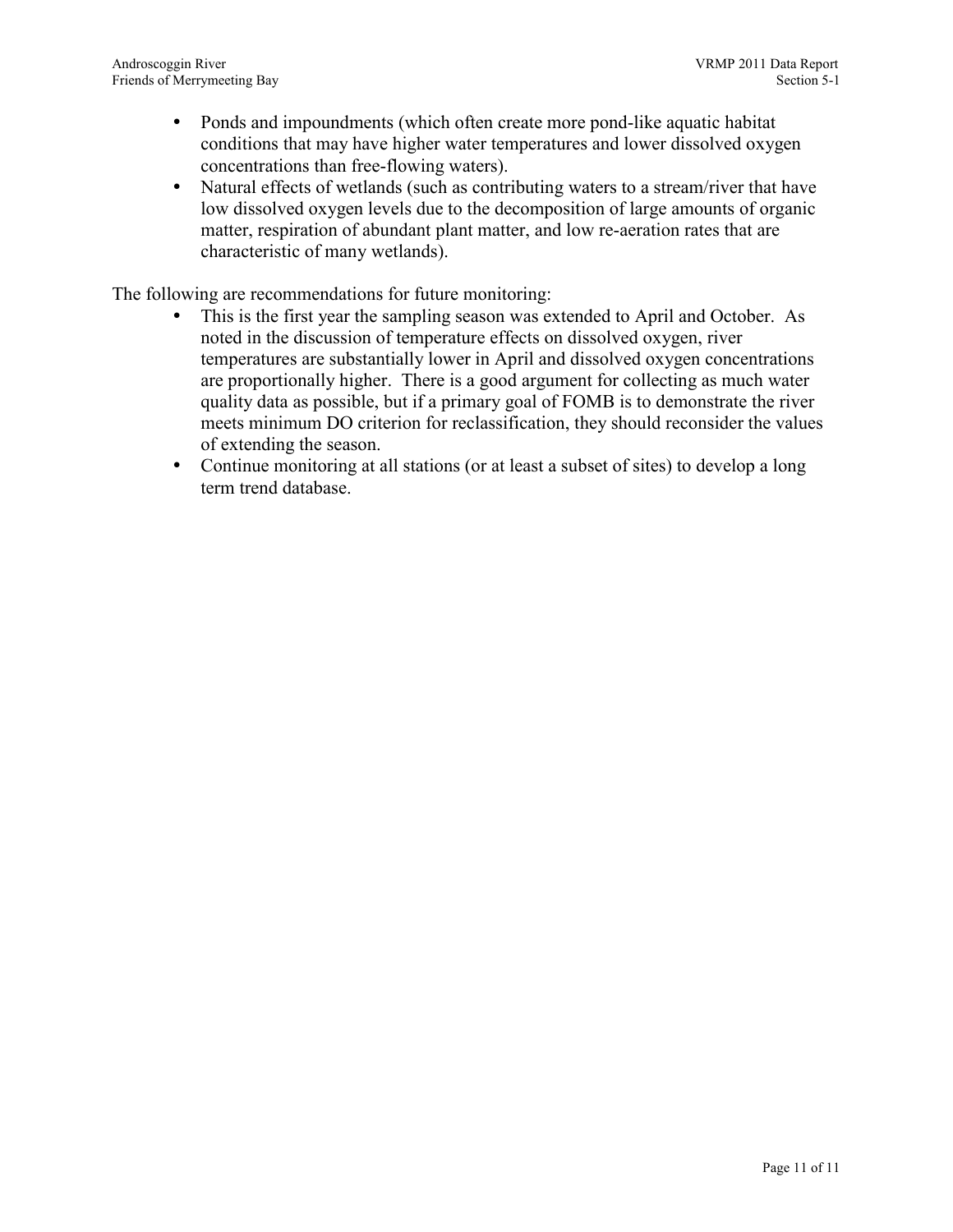

Figure 5-1-5. Dissolved oxygen concentrations at Friends of Merrymeeting Bay approved monitoring sites on the Androscoggin River for 2011.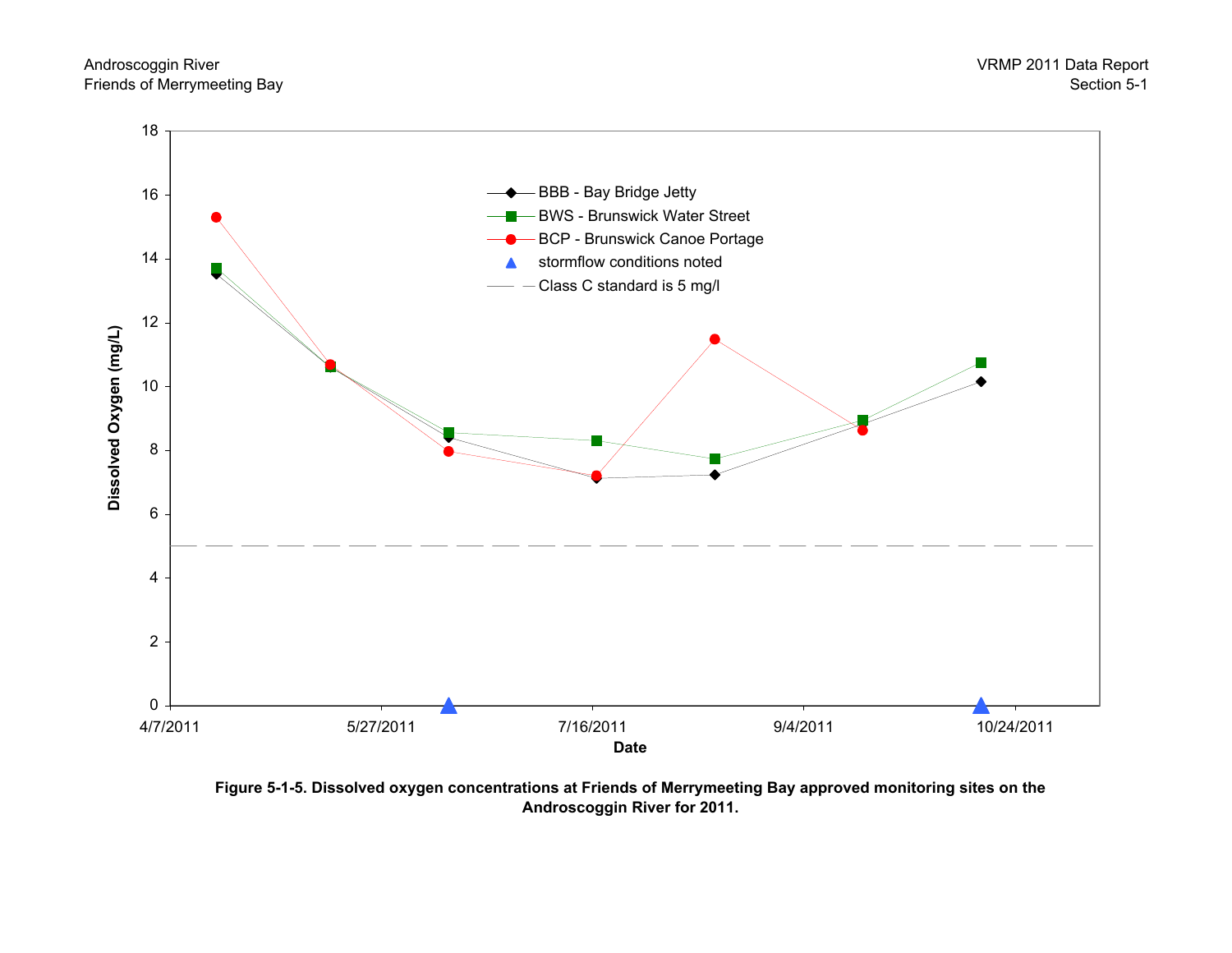

Figure 5-1-6. Dissolved oxygen concentrations at Friends of Merrymeeting Bay non-approved monitoring sites on the Androscoggin River for 2011.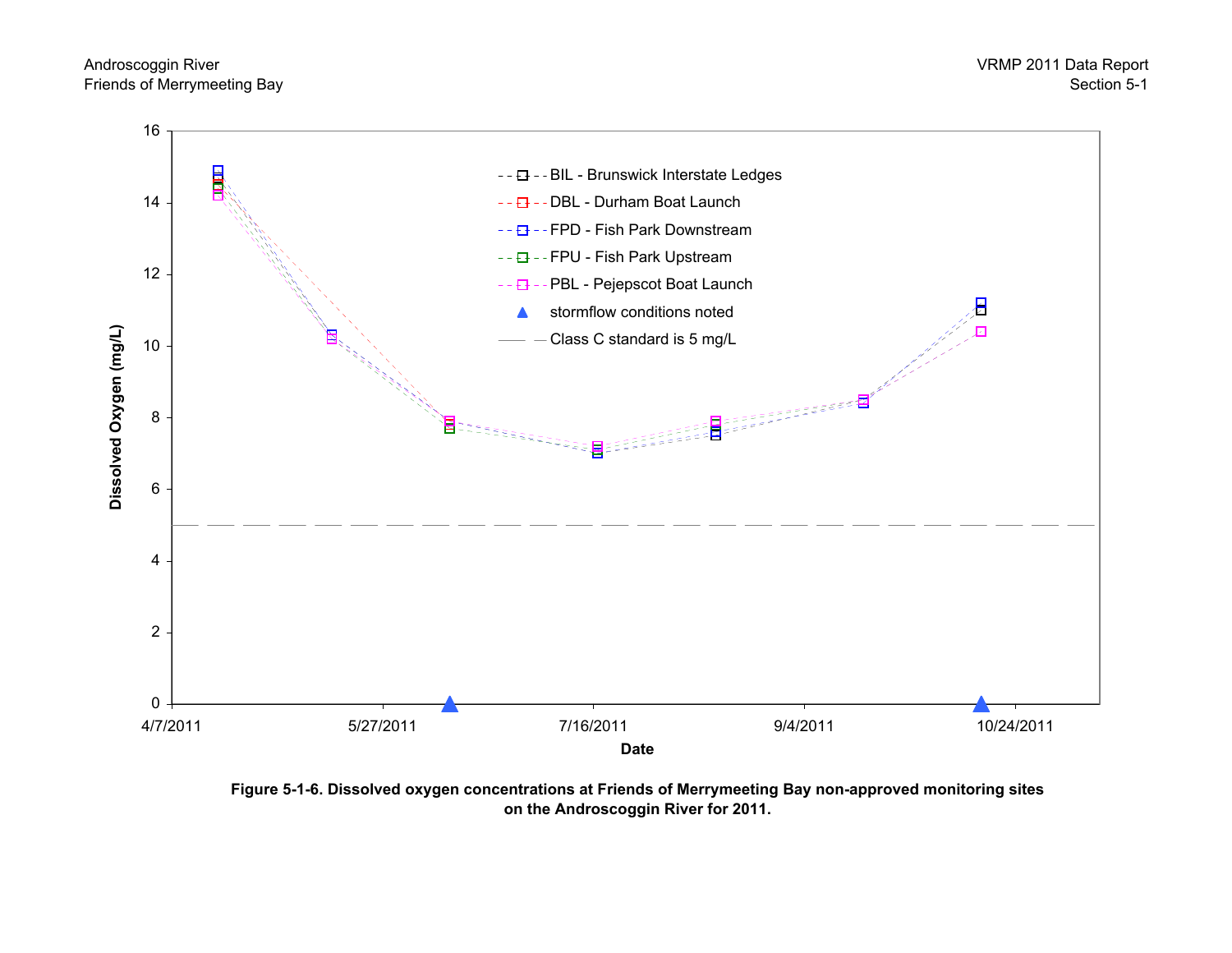



Figure 5-1-7. Dissolved oxygen % saturations at Friends of Merrymeeting Bay approved monitoring sites on the Androscoggin River for 2011.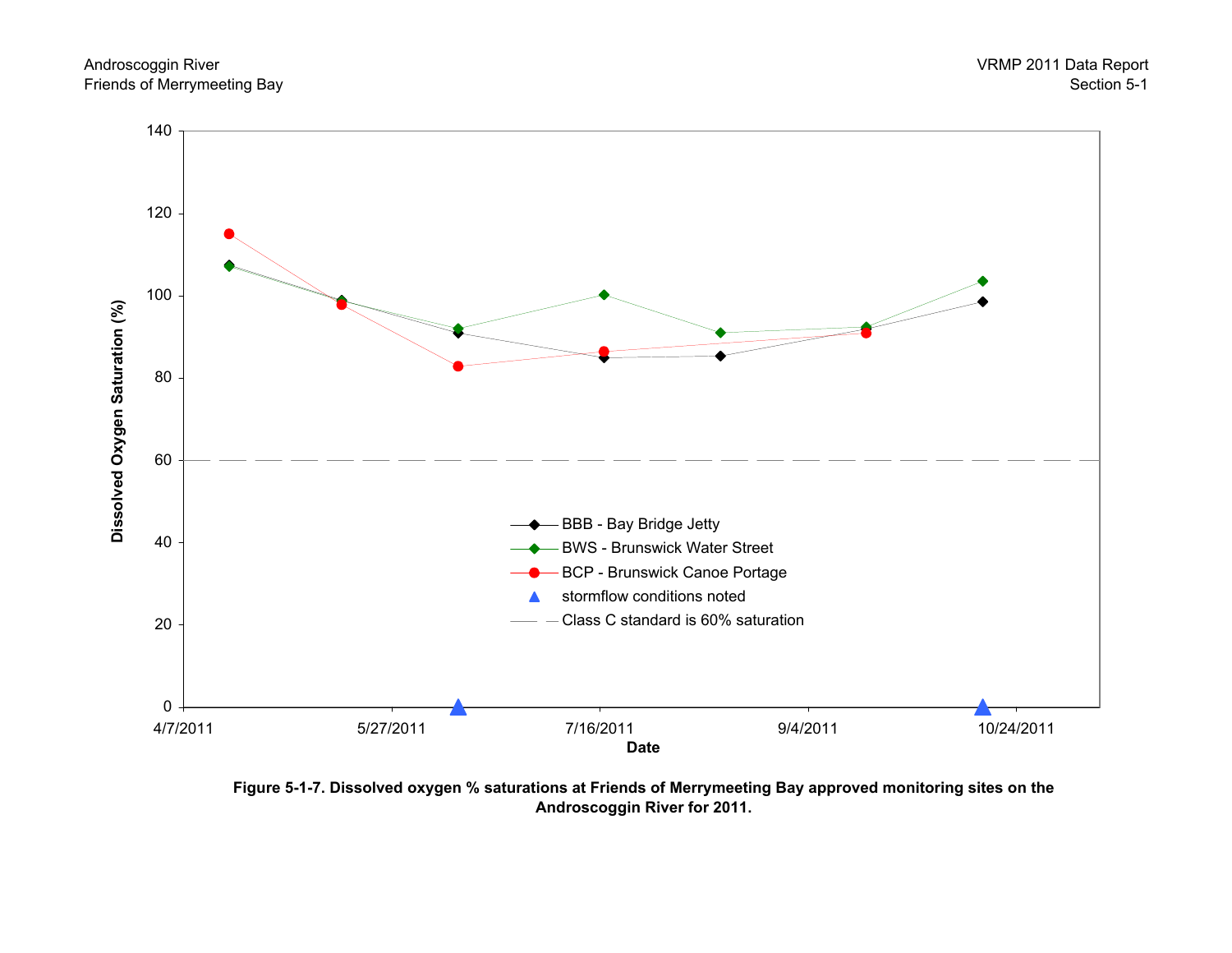



Figure 5-1-8. Dissolved oxygen % saturations at Friends of Merrymeeting Bay non-approved monitoring sites on the Androscoggin River for 2011.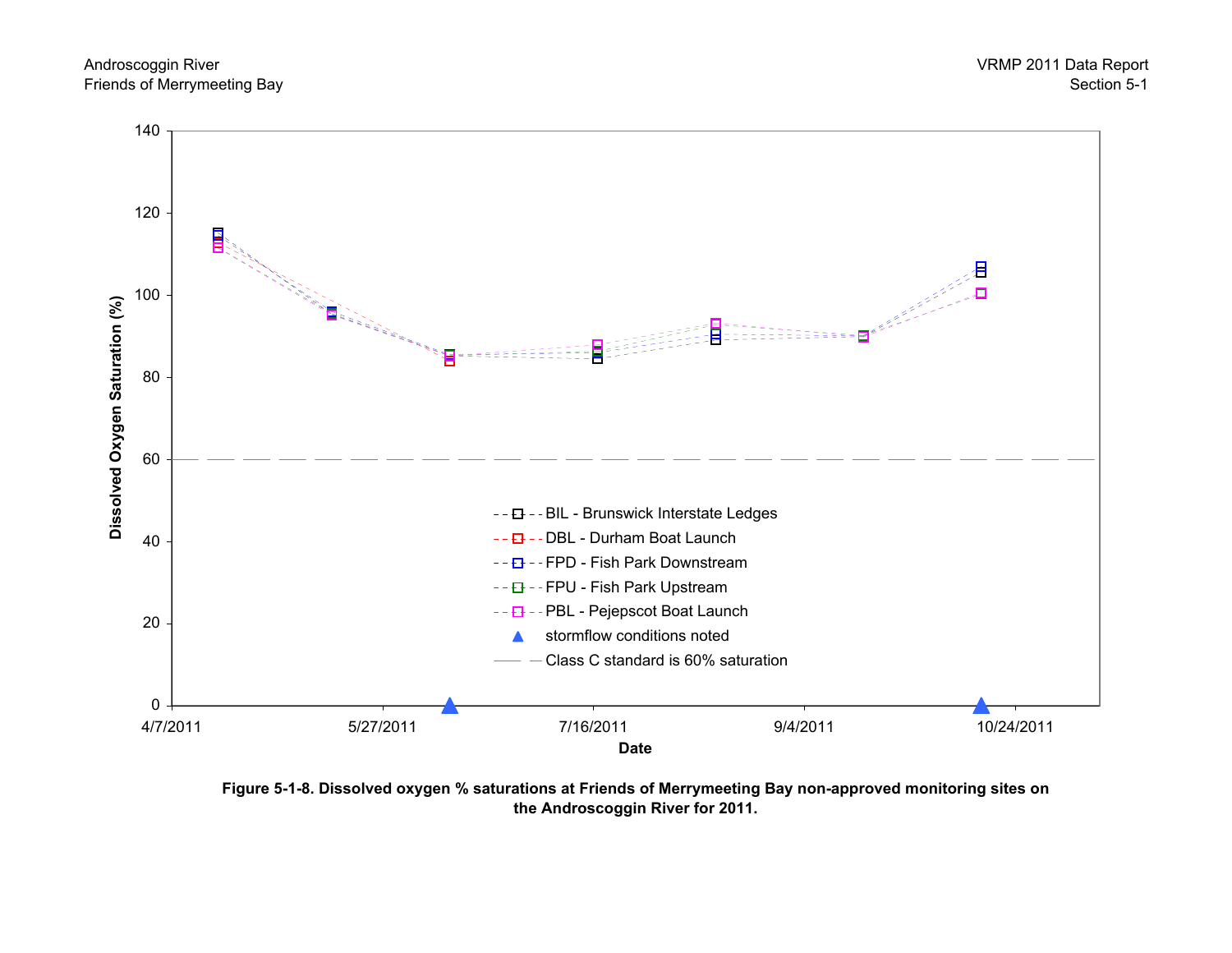



Figure 5-1-9. Water temperatures at Friends of Merrymeeting Bay approved monitoring sites on the Androscoggin River for 2011.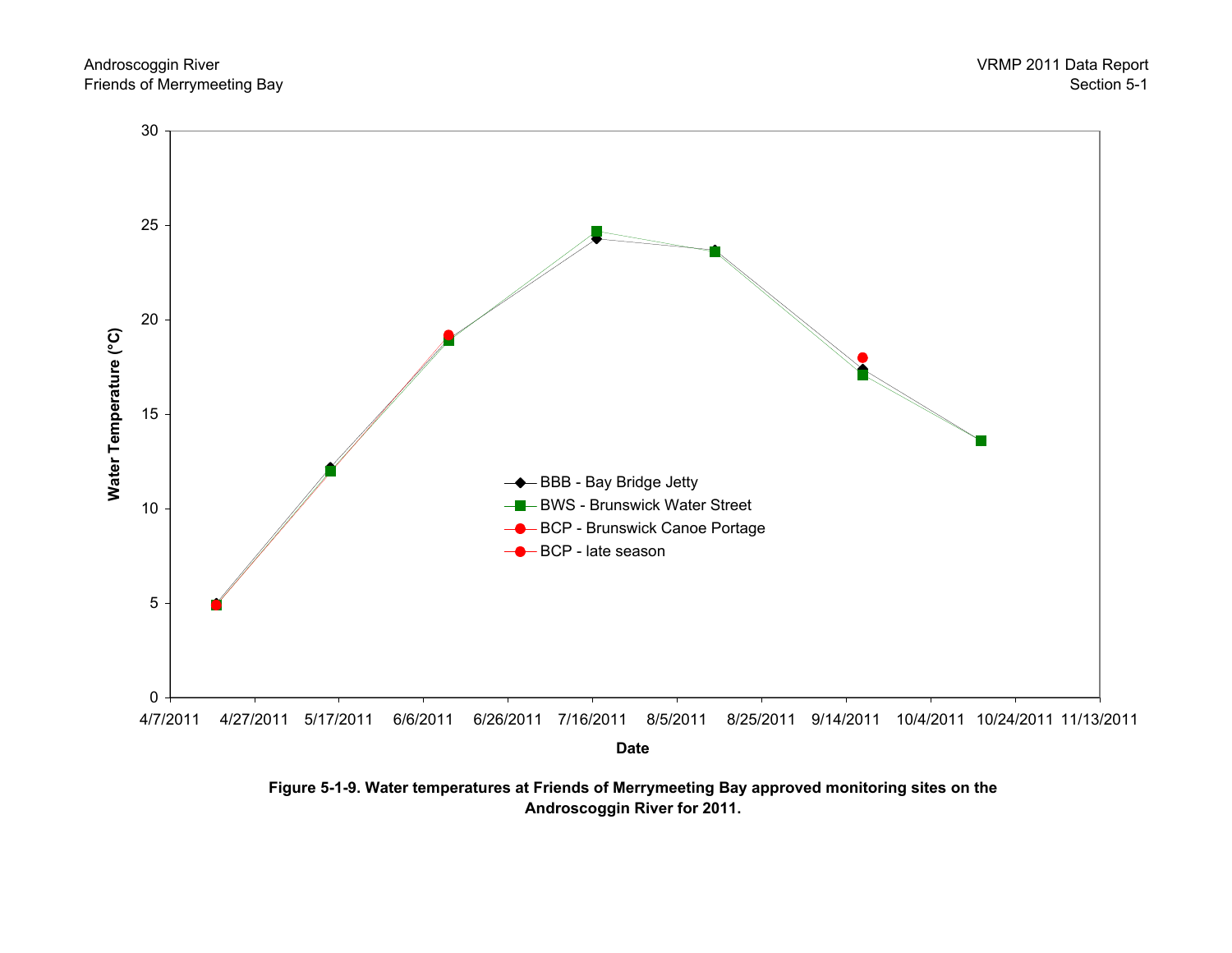



Figure 5-1-10. Water temperatures at Friends of Merrymeeting Bay non-approved monitoring sites on the Androscoggin River for 2011.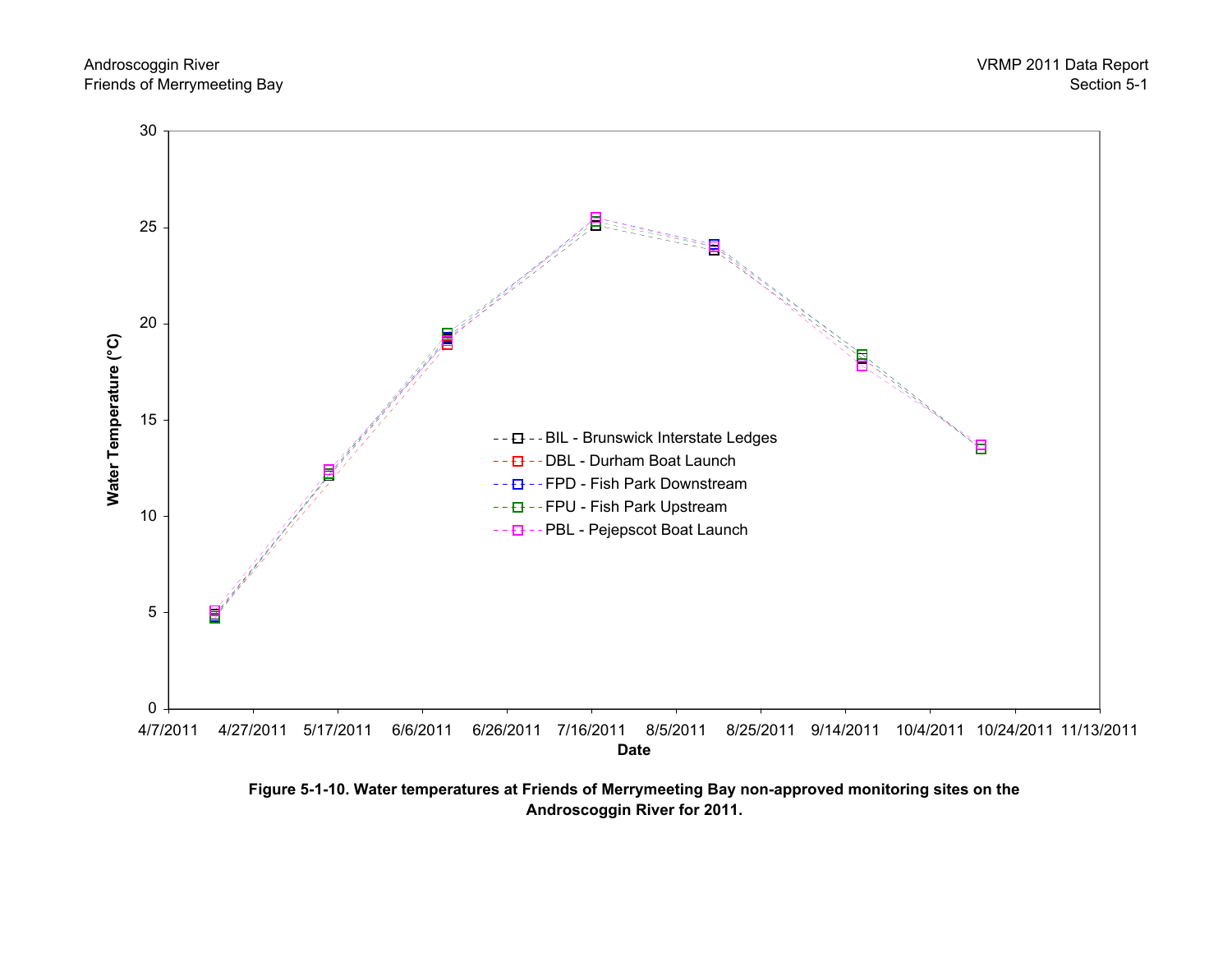



Figure 5-1-11. Specific conductance at Friends of Merrymeeting Bay approved monitoring sites on the Androscoggin River for 2011.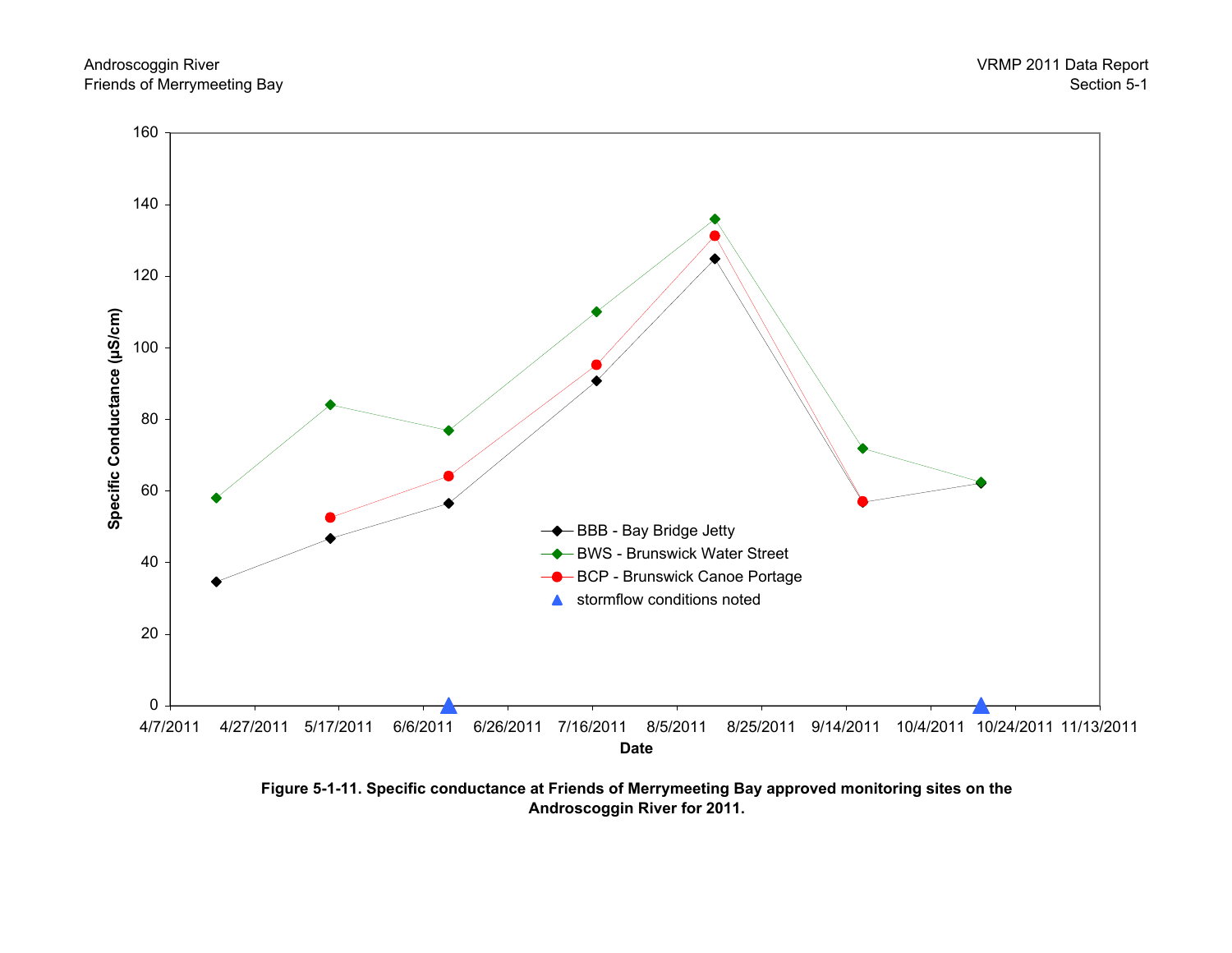

Figure 5-1-12. Specific conductance at Friends of Merrymeeting Bay non-approved monitoring sites on the Androscoggin River for 2011.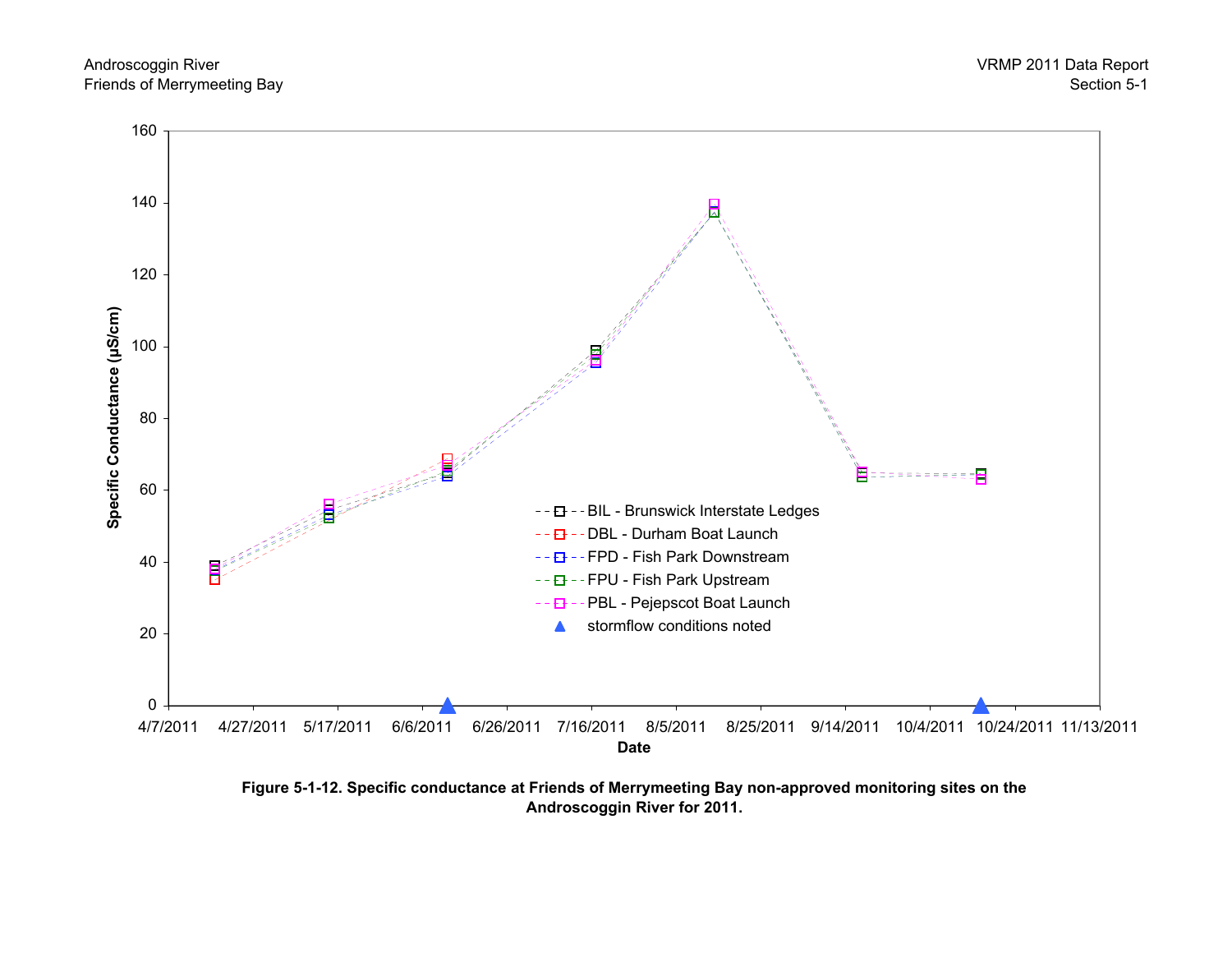

Figure 5-1-13. E. coli bacteria concentrations at Friends of Merrymeeting Bay approved monitoring sites on the Androscoggin River for 2011.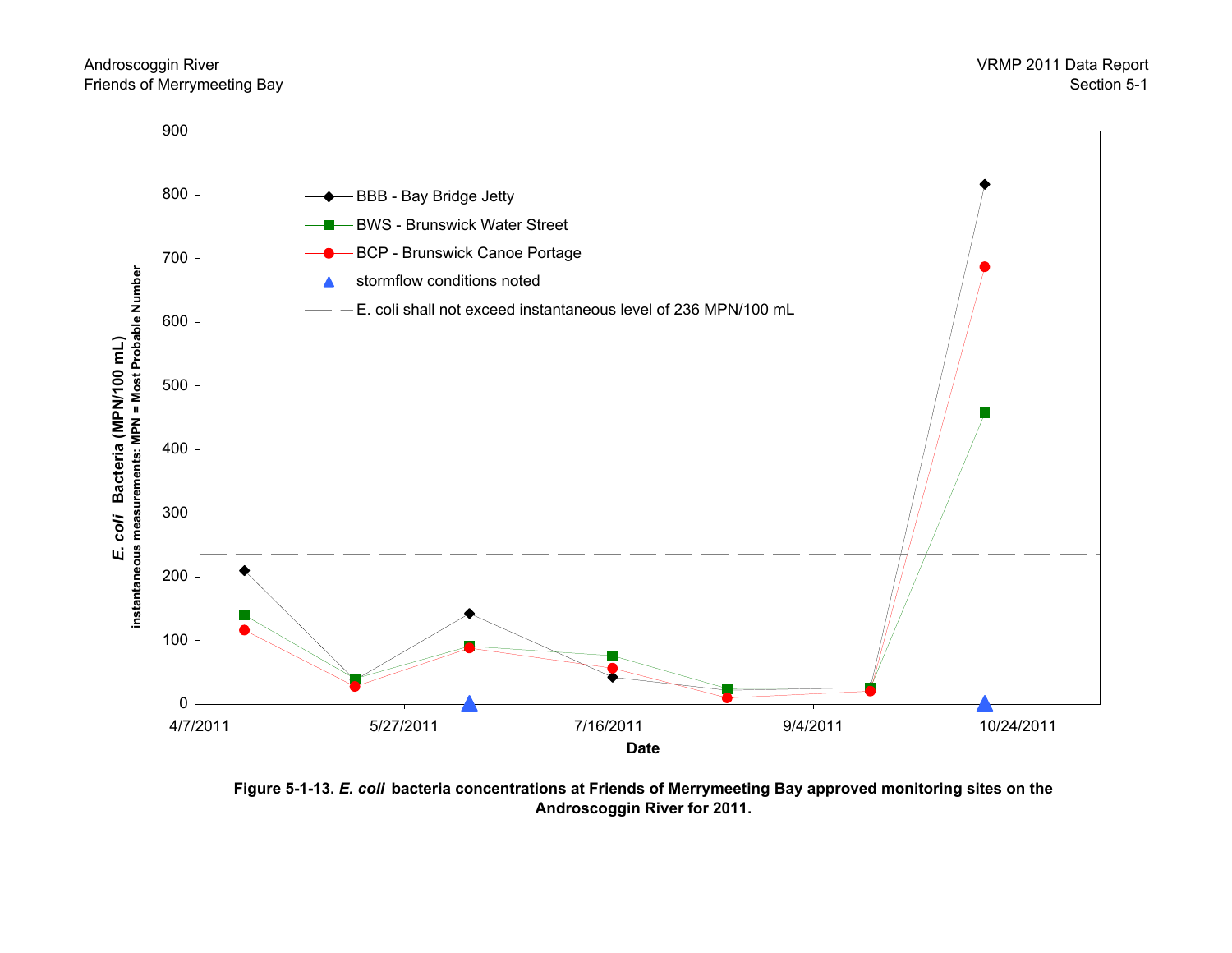

Figure 5-1-14. E. coli bacteria concentrations at Friends of Merrymeeting Bay approved monitoring sites on the Androscoggin River for 2011.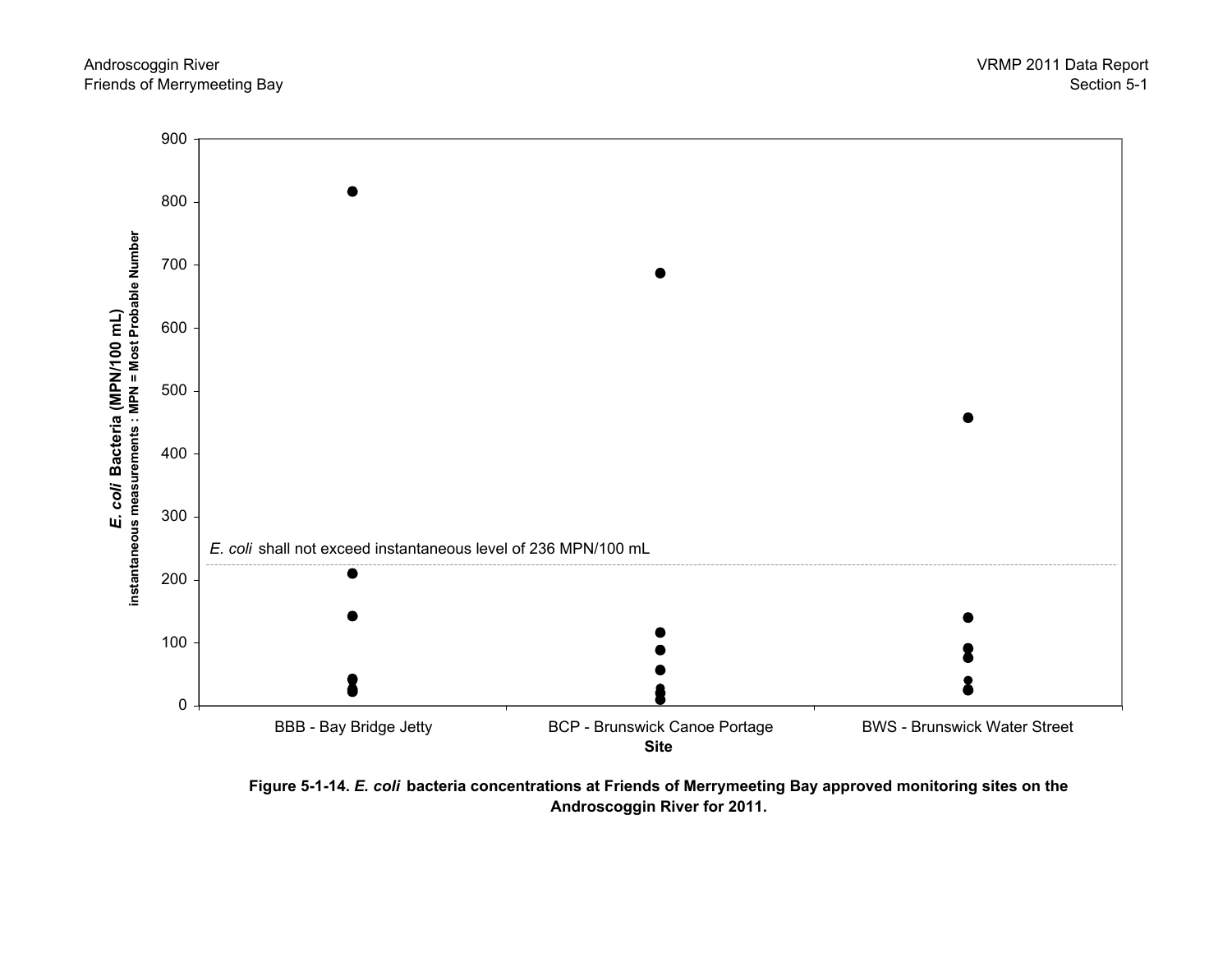#### Androscoggin RiverFriends of Merrymeeting Bay

Appendix A-1. 2011 water quality data for "Approved" and "Non-Approved" sites. Non-Approved sites do not yet meet official VRMP sample location criteria and/or require further inspection and review.

\* Sampling depths are only reported for Tier 1 VRMP sites.

 \*\* "N" = normal environmental sample ; "D" = field duplicate; "D.O." = dissolved oxygen; "Spec. Cond" = specific conductance; "TSS" = total suspended solids"Refer to Appendix A-2 for observational data and quality assurance/quality control (QA/QC) notes.

|                     |                                                                          |             |             | ** Sample        |              |             | <b>Water</b>     | **<br>D.O.   | $**$             | $**$<br>Spec. |           | <b>Turbid-</b> | $***$      | E Coli<br><b>Bacteria</b> |
|---------------------|--------------------------------------------------------------------------|-------------|-------------|------------------|--------------|-------------|------------------|--------------|------------------|---------------|-----------|----------------|------------|---------------------------|
| <b>Organization</b> |                                                                          |             |             | <b>Type</b>      | Sample Depth |             | <b>Temp</b>      | Sat.         | <b>D.O.</b>      | Cond.         | Salinity( | ity            | <b>TSS</b> | (MPN/                     |
| <b>Site Code</b>    | <b>VRMP Site ID</b>                                                      | <b>Date</b> | <b>Time</b> | <b>Qualifier</b> | <b>Depth</b> | <b>Unit</b> | (DEG C)          | (%)          | (MGIL)           | (US/CM)       | PPTH)     | (NTU)          | (MGIL)     | 100ML)                    |
|                     | <b>Androscoggin River - Friends of Merrymeeting Bay (Approved Sites)</b> |             |             |                  |              |             |                  |              |                  |               |           |                |            |                           |
|                     |                                                                          |             |             |                  |              |             |                  |              |                  |               |           |                |            |                           |
| <b>BBB-BAY</b>      |                                                                          |             |             |                  |              |             |                  |              |                  |               |           |                |            |                           |
| <b>BRIDGE JETTY</b> | ANDROSCOGGIN RIVER-A231-VRMP                                             | 4/18/2011   | 7:20 AM N   |                  |              |             |                  | 5 107.4      | 13.52            | 34.6          |           |                |            | 209.8                     |
| <b>BBB</b>          | ANDROSCOGGIN RIVER-A231-VRMP                                             | 5/15/2011   | 7:40 AM N   |                  |              |             | 12.2             | 98.9         | 10.6             | 46.7          |           |                |            | 37.9                      |
| <b>BBB</b>          | ANDROSCOGGIN RIVER-A231-VRMP                                             | 5/15/2011   | $7:40$ AM D |                  |              |             |                  |              |                  |               |           |                |            | 34.1                      |
| <b>BBB</b>          | ANDROSCOGGIN RIVER-A231-VRMP                                             | 6/12/2011   | 7:55 AM N   |                  |              |             | 19               | 90.9         | 8.4              | 56.5          |           |                |            | 142.1                     |
| <b>BBB</b>          | ANDROSCOGGIN RIVER-A231-VRMP                                             | 7/17/2011   | 7:00 AM N   |                  |              |             | 24.3             | 84.9         | 7.12             | 90.7          |           |                |            | 42.2                      |
| <b>BBB</b>          | ANDROSCOGGIN RIVER-A231-VRMP                                             | 8/14/2011   | 7:50 AM N   |                  |              |             | 23.7             | 85.3         | 7.23             | 124.8         |           |                |            | 21.8                      |
| <b>BBB</b>          | ANDROSCOGGIN RIVER-A231-VRMP                                             | 9/18/2011   | 7:50 AM N   |                  |              |             | 17.4             | 91.9         | 8.82             | 56.8          |           |                |            | 25.9                      |
| <b>BBB</b>          | ANDROSCOGGIN RIVER-A231-VRMP                                             | 10/16/2011  | 9:20 AM N   |                  |              |             | 13.6             | 98.5         | 10.15            | 62.1          |           |                |            | 816.4                     |
| BCP -               |                                                                          |             |             |                  |              |             |                  |              |                  |               |           |                |            |                           |
| <b>BRUNSWICK</b>    |                                                                          |             |             |                  |              |             |                  |              |                  |               |           |                |            |                           |
| CANOE               |                                                                          |             |             |                  |              |             |                  |              |                  |               |           |                |            |                           |
| <b>PORTAGE</b>      | ANDROSCOGGIN RIVER-A299BK-VRI                                            | 4/18/2011   | 8:00 AM N   |                  |              |             | 4.9 <sub>l</sub> | 115          | 15.3             |               |           |                |            | 116                       |
| <b>BCP</b>          | ANDROSCOGGIN RIVER-A299BK-VRI                                            | 5/15/2011   | $7:45$ AM N |                  |              |             |                  | 97.8         | 10.68            | 52.5          |           |                |            | 27.5                      |
| <b>BCP</b>          | ANDROSCOGGIN RIVER-A299BK-VRI                                            | 6/12/2011   | 8:05 AM N   |                  |              |             | 19.2             | 82.8         | 7.96             | 64.1          |           |                |            | 88                        |
| BCP<br>BCP<br>BCP   | ANDROSCOGGIN RIVER-A299BK-VRI                                            | 7/17/2011   | 8:00 AM N   |                  |              |             |                  | 86.4         | $\overline{7.2}$ | 95.2          |           |                |            | 56.3                      |
|                     | ANDROSCOGGIN RIVER-A299BK-VRI                                            | 8/13/2011   | 8:00 AM N   |                  |              |             |                  |              | 11.48            | 131.2         |           |                |            | 9.6                       |
|                     | ANDROSCOGGIN RIVER-A299BK-VRI                                            | 8/13/2011   | 8:00 AM D   |                  |              |             |                  |              |                  |               |           |                |            | 5.2                       |
| <b>BCP</b>          | ANDROSCOGGIN RIVER-A299BK-VRI                                            | 9/18/2011   | 8:10 AM N   |                  |              |             | 18               | 90.9         | 8.62             | 57            |           |                |            | 20.3                      |
| <b>BCP</b>          | ANDROSCOGGIN RIVER-A299BK-VRI                                            | 10/16/2011  | 8:00 AM N   |                  |              |             |                  |              |                  |               |           |                |            | 686.7                     |
| BWS-                |                                                                          |             |             |                  |              |             |                  |              |                  |               |           |                |            |                           |
| <b>BRUNSWICK</b>    |                                                                          |             |             |                  |              |             |                  |              |                  |               |           |                |            |                           |
| <b>WATER</b>        |                                                                          |             |             |                  |              |             |                  |              |                  |               |           |                |            |                           |
| <b>STREET</b>       | ANDROSCOGGIN RIVER-A281BK-VRI                                            | 4/18/2011   | 8:00 AM N   |                  |              |             |                  | 4.9 107.1    | 13.71            | 58            |           |                |            | 139.6                     |
| <b>BWS</b>          | ANDROSCOGGIN RIVER-A281BK-VRI                                            | 5/15/2011   | 7:05 AM N   |                  |              |             | $\overline{12}$  | 98.7         | 10.6             | 84            |           |                |            | 39.9                      |
| <b>BWS</b>          | ANDROSCOGGIN RIVER-A281BK-VRI                                            | 6/12/2011   | 7:20 AM N   |                  |              |             | 18.9             | 92           | 8.55             | 76.8          |           |                |            | 90.8                      |
| <b>BWS</b>          | ANDROSCOGGIN RIVER-A281BK-VRI                                            | 6/12/2011   | 7:20 AM D   |                  |              |             |                  |              |                  |               |           |                |            | 185                       |
| <b>BWS</b>          | ANDROSCOGGIN RIVER-A281BK-VRI                                            | 7/17/2011   | 7:30 AM N   |                  |              |             | 24.7             | 100.2        | 8.3              | 110           |           |                |            | 75.9                      |
| <b>BWS</b>          | ANDROSCOGGIN RIVER-A281BK-VRI                                            | 8/14/2011   | 7:00 AM N   |                  |              |             | 23.6             | 91           | 7.73             | 135.9         |           |                |            | 24.3                      |
| <b>BWS</b>          | ANDROSCOGGIN RIVER-A281BK-VRI                                            | 9/18/2011   | 7:15 AM N   |                  |              |             | 17.1             | 92.4         | 8.94             | 71.8          |           |                |            | 25.3                      |
| <b>BWS</b>          | ANDROSCOGGIN RIVER-A281BK-VRI                                            | 10/16/2011  | 8:50 AM N   |                  |              |             |                  | $13.6$ 103.5 | 10.75            | 62.4          |           |                |            | 456.9                     |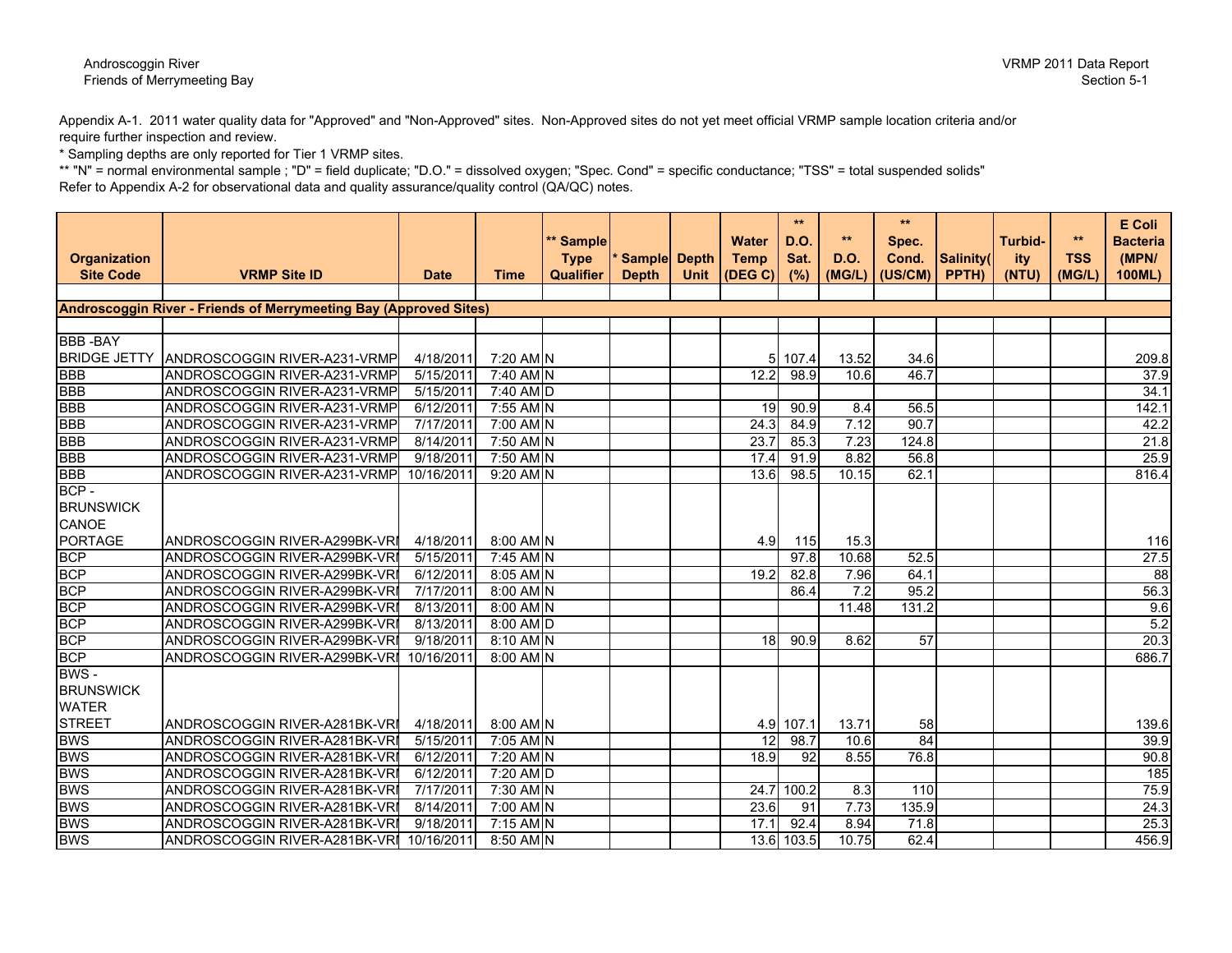# Androscoggin River Friends of Merrymeeting Bay

| Sample Depth<br>Salinity(<br>ity<br><b>Site Code</b><br><b>VRMP Site ID</b><br>(US/CM)<br>100ML)<br>Qualifier<br><b>Depth</b><br><b>Unit</b><br>(DEG C)<br>(%)<br>(MGIL)<br>PPTH)<br>(NTU)<br>(MGIL)<br><b>Date</b><br>Time<br>Androscoggin River - Friends of Merrymeeting Bay (Non-approved Sites)<br>8:00 AM N<br>ANDROSCOGGIN RIVER-A24-FOMB<br>4/18/2011<br>4.9 115.2<br>38.9<br>14.7<br>BIL<br>BIL<br>BIL<br>54.5<br>ANDROSCOGGIN RIVER-A24-FOMB<br>5/15/2011<br>$7:55$ AM N<br>95.3<br>10.3<br>12.1<br>8:05 AM N<br>ANDROSCOGGIN RIVER-A24-FOMB<br>6/12/2011<br>85.2<br>7.9<br>64.8<br>19.2<br>BIL<br>BIL<br>BIL<br>7/17/2011<br>7:55 AM N<br>25.1<br>98.9<br>ANDROSCOGGIN RIVER-A24-FOMB<br>84.5<br>$\overline{7}$<br>ANDROSCOGGIN RIVER-A24-FOMB<br>8:00 AM N<br>23.8<br>89.1<br>7.5<br>137.3<br>8/14/2011<br>8:00 AM D<br>ANDROSCOGGIN RIVER-A24-FOMB<br>8/14/2011<br>23.8<br>7.5<br>137.3<br>89.1<br>BIL<br>BIL<br>ANDROSCOGGIN RIVER-A24-FOMB<br>9/18/2011<br>8:15 AM N<br>18.2<br>89.9<br>8.5<br>64.8<br>9:05 AM N<br>ANDROSCOGGIN RIVER-A24-FOMB<br>10/16/2011<br>105.6<br>11<br>64.6<br>13.5<br><b>DBL - DURHAM</b><br><b>BOAT LAUNCH</b><br>ANDROSCOGGIN RIVER-A158-FOMB<br>7:00 AM N<br>4/18/2011<br>4.8 112.8<br>14.5<br>35<br><b>DBL</b><br>35<br>ANDROSCOGGIN RIVER-A158-FOMB<br>4/18/2011<br>7:00 AM D<br>112.8<br>14.5<br>4.8<br><b>DBL</b><br>7:00 AM N<br>ANDROSCOGGIN RIVER-A158-FOMB<br>6/12/2011<br>18.9<br>$\overline{84}$<br>7.8<br>68.8<br>FPU - FISH<br><b>PARK</b><br><b>UPSTREAM</b><br>ANDROSCOGGIN RIVER-A47-FOMB<br>4/18/2011<br>7:30 AM N<br>37.5<br>4.7 111.6<br>14.4<br><b>FPU</b><br>7:20 AM N<br>52.3<br>ANDROSCOGGIN RIVER-A47-FOMB<br>5/15/2011<br>12.2<br>95.5<br>10.2<br>FPU<br>7.7<br>65.4<br>ANDROSCOGGIN RIVER-A47-FOMB<br>6/12/2011<br>7:35 AM N<br>85.3<br>19.5<br><b>FPU</b><br>7:35 AM D<br>7.7<br>ANDROSCOGGIN RIVER-A47-FOMB<br>6/12/2011<br>19.2<br>85.3<br>65.4<br><b>FPU</b><br>7:10 AM N<br>7.1<br>97.8<br>ANDROSCOGGIN RIVER-A47-FOMB<br>7/17/2011<br>25.3<br>86.3<br><b>FPU</b><br>7:10 AM D<br>7/17/2011<br>25.3<br>86<br>$\overline{7}$<br>ANDROSCOGGIN RIVER-A47-FOMB<br><b>FPU</b><br>ANDROSCOGGIN RIVER-A47-FOMB<br>8/14/2011<br>7:05 AM N<br>24<br>92.8<br>7.8<br>137.4<br><b>FPU</b><br>7:45 AM N<br>63.6<br>ANDROSCOGGIN RIVER-A47-FOMB<br>9/18/2011<br>18.4<br>90.2<br>$\overline{85}$<br>FPU<br>10.4<br>64.4<br>ANDROSCOGGIN RIVER-A47-FOMB<br>10/16/2011<br>8:35 AM N<br>13.5<br>100.3<br>FPU<br>ANDROSCOGGIN RIVER-A47-FOMB<br>10/16/2011<br>8:35 AM D<br>13.5<br>10.4<br>64.4<br>FPD - FISH<br><b>PARK</b><br>DOWNSTREAM ANDROSCOGGIN RIVER-A45-FOMB<br>7:45 AM N<br>4/18/2011<br>4.8 114.5<br>14.9<br>37.7<br>FPD<br>7:30 AM N<br>53.1<br>ANDROSCOGGIN RIVER-A45-FOMB<br>5/15/2011<br>12.2<br>96<br>10.3<br><b>FPD</b><br>7:45 AM N<br>85.5<br>7.9<br>63.9<br>ANDROSCOGGIN RIVER-A45-FOMB<br>6/12/2011<br>19.3<br>FPD<br>$7:25$ AM N<br>25.5<br>95.5<br>ANDROSCOGGIN RIVER-A45-FOMB<br>7/17/2011<br>86<br>$\overline{7}$<br>FPD<br>137.5<br>ANDROSCOGGIN RIVER-A45-FOMB<br>8/14/2011<br>7:20 AM N<br>24.1<br>90.5<br>7.6<br><b>FPD</b><br>ANDROSCOGGIN RIVER-A45-FOMB<br>9/18/2011<br>7:55 AM N<br>63.6<br>18.4<br>90.1<br>8.4<br>8:50 AM N |                     |                             |            | ** Sample   |  | <b>Water</b> | $***$<br><b>D.O.</b> | $\star\star$ | $\star\star$<br>Spec. | <b>Turbid-</b> | $\star\star$ | E Coli<br><b>Bacteria</b> |
|-----------------------------------------------------------------------------------------------------------------------------------------------------------------------------------------------------------------------------------------------------------------------------------------------------------------------------------------------------------------------------------------------------------------------------------------------------------------------------------------------------------------------------------------------------------------------------------------------------------------------------------------------------------------------------------------------------------------------------------------------------------------------------------------------------------------------------------------------------------------------------------------------------------------------------------------------------------------------------------------------------------------------------------------------------------------------------------------------------------------------------------------------------------------------------------------------------------------------------------------------------------------------------------------------------------------------------------------------------------------------------------------------------------------------------------------------------------------------------------------------------------------------------------------------------------------------------------------------------------------------------------------------------------------------------------------------------------------------------------------------------------------------------------------------------------------------------------------------------------------------------------------------------------------------------------------------------------------------------------------------------------------------------------------------------------------------------------------------------------------------------------------------------------------------------------------------------------------------------------------------------------------------------------------------------------------------------------------------------------------------------------------------------------------------------------------------------------------------------------------------------------------------------------------------------------------------------------------------------------------------------------------------------------------------------------------------------------------------------------------------------------------------------------------------------------------------------------------------------------------------------------------------------------------------------------------------------------------------------------------------------------------------------------------------------------------------------------------------------------------------------------------------------------------------------------------------------------------------|---------------------|-----------------------------|------------|-------------|--|--------------|----------------------|--------------|-----------------------|----------------|--------------|---------------------------|
|                                                                                                                                                                                                                                                                                                                                                                                                                                                                                                                                                                                                                                                                                                                                                                                                                                                                                                                                                                                                                                                                                                                                                                                                                                                                                                                                                                                                                                                                                                                                                                                                                                                                                                                                                                                                                                                                                                                                                                                                                                                                                                                                                                                                                                                                                                                                                                                                                                                                                                                                                                                                                                                                                                                                                                                                                                                                                                                                                                                                                                                                                                                                                                                                                       | <b>Organization</b> |                             |            | <b>Type</b> |  | <b>Temp</b>  | Sat.                 | <b>D.O.</b>  | Cond.                 |                | <b>TSS</b>   | (MPN/                     |
|                                                                                                                                                                                                                                                                                                                                                                                                                                                                                                                                                                                                                                                                                                                                                                                                                                                                                                                                                                                                                                                                                                                                                                                                                                                                                                                                                                                                                                                                                                                                                                                                                                                                                                                                                                                                                                                                                                                                                                                                                                                                                                                                                                                                                                                                                                                                                                                                                                                                                                                                                                                                                                                                                                                                                                                                                                                                                                                                                                                                                                                                                                                                                                                                                       |                     |                             |            |             |  |              |                      |              |                       |                |              |                           |
|                                                                                                                                                                                                                                                                                                                                                                                                                                                                                                                                                                                                                                                                                                                                                                                                                                                                                                                                                                                                                                                                                                                                                                                                                                                                                                                                                                                                                                                                                                                                                                                                                                                                                                                                                                                                                                                                                                                                                                                                                                                                                                                                                                                                                                                                                                                                                                                                                                                                                                                                                                                                                                                                                                                                                                                                                                                                                                                                                                                                                                                                                                                                                                                                                       |                     |                             |            |             |  |              |                      |              |                       |                |              |                           |
|                                                                                                                                                                                                                                                                                                                                                                                                                                                                                                                                                                                                                                                                                                                                                                                                                                                                                                                                                                                                                                                                                                                                                                                                                                                                                                                                                                                                                                                                                                                                                                                                                                                                                                                                                                                                                                                                                                                                                                                                                                                                                                                                                                                                                                                                                                                                                                                                                                                                                                                                                                                                                                                                                                                                                                                                                                                                                                                                                                                                                                                                                                                                                                                                                       |                     |                             |            |             |  |              |                      |              |                       |                |              |                           |
|                                                                                                                                                                                                                                                                                                                                                                                                                                                                                                                                                                                                                                                                                                                                                                                                                                                                                                                                                                                                                                                                                                                                                                                                                                                                                                                                                                                                                                                                                                                                                                                                                                                                                                                                                                                                                                                                                                                                                                                                                                                                                                                                                                                                                                                                                                                                                                                                                                                                                                                                                                                                                                                                                                                                                                                                                                                                                                                                                                                                                                                                                                                                                                                                                       | $BIL -$             |                             |            |             |  |              |                      |              |                       |                |              |                           |
|                                                                                                                                                                                                                                                                                                                                                                                                                                                                                                                                                                                                                                                                                                                                                                                                                                                                                                                                                                                                                                                                                                                                                                                                                                                                                                                                                                                                                                                                                                                                                                                                                                                                                                                                                                                                                                                                                                                                                                                                                                                                                                                                                                                                                                                                                                                                                                                                                                                                                                                                                                                                                                                                                                                                                                                                                                                                                                                                                                                                                                                                                                                                                                                                                       | <b>BRUNSWICK</b>    |                             |            |             |  |              |                      |              |                       |                |              |                           |
|                                                                                                                                                                                                                                                                                                                                                                                                                                                                                                                                                                                                                                                                                                                                                                                                                                                                                                                                                                                                                                                                                                                                                                                                                                                                                                                                                                                                                                                                                                                                                                                                                                                                                                                                                                                                                                                                                                                                                                                                                                                                                                                                                                                                                                                                                                                                                                                                                                                                                                                                                                                                                                                                                                                                                                                                                                                                                                                                                                                                                                                                                                                                                                                                                       | <b>INTERSTATE</b>   |                             |            |             |  |              |                      |              |                       |                |              |                           |
|                                                                                                                                                                                                                                                                                                                                                                                                                                                                                                                                                                                                                                                                                                                                                                                                                                                                                                                                                                                                                                                                                                                                                                                                                                                                                                                                                                                                                                                                                                                                                                                                                                                                                                                                                                                                                                                                                                                                                                                                                                                                                                                                                                                                                                                                                                                                                                                                                                                                                                                                                                                                                                                                                                                                                                                                                                                                                                                                                                                                                                                                                                                                                                                                                       | <b>LEDGES</b>       |                             |            |             |  |              |                      |              |                       |                |              |                           |
|                                                                                                                                                                                                                                                                                                                                                                                                                                                                                                                                                                                                                                                                                                                                                                                                                                                                                                                                                                                                                                                                                                                                                                                                                                                                                                                                                                                                                                                                                                                                                                                                                                                                                                                                                                                                                                                                                                                                                                                                                                                                                                                                                                                                                                                                                                                                                                                                                                                                                                                                                                                                                                                                                                                                                                                                                                                                                                                                                                                                                                                                                                                                                                                                                       |                     |                             |            |             |  |              |                      |              |                       |                |              |                           |
|                                                                                                                                                                                                                                                                                                                                                                                                                                                                                                                                                                                                                                                                                                                                                                                                                                                                                                                                                                                                                                                                                                                                                                                                                                                                                                                                                                                                                                                                                                                                                                                                                                                                                                                                                                                                                                                                                                                                                                                                                                                                                                                                                                                                                                                                                                                                                                                                                                                                                                                                                                                                                                                                                                                                                                                                                                                                                                                                                                                                                                                                                                                                                                                                                       |                     |                             |            |             |  |              |                      |              |                       |                |              |                           |
|                                                                                                                                                                                                                                                                                                                                                                                                                                                                                                                                                                                                                                                                                                                                                                                                                                                                                                                                                                                                                                                                                                                                                                                                                                                                                                                                                                                                                                                                                                                                                                                                                                                                                                                                                                                                                                                                                                                                                                                                                                                                                                                                                                                                                                                                                                                                                                                                                                                                                                                                                                                                                                                                                                                                                                                                                                                                                                                                                                                                                                                                                                                                                                                                                       |                     |                             |            |             |  |              |                      |              |                       |                |              |                           |
|                                                                                                                                                                                                                                                                                                                                                                                                                                                                                                                                                                                                                                                                                                                                                                                                                                                                                                                                                                                                                                                                                                                                                                                                                                                                                                                                                                                                                                                                                                                                                                                                                                                                                                                                                                                                                                                                                                                                                                                                                                                                                                                                                                                                                                                                                                                                                                                                                                                                                                                                                                                                                                                                                                                                                                                                                                                                                                                                                                                                                                                                                                                                                                                                                       |                     |                             |            |             |  |              |                      |              |                       |                |              |                           |
|                                                                                                                                                                                                                                                                                                                                                                                                                                                                                                                                                                                                                                                                                                                                                                                                                                                                                                                                                                                                                                                                                                                                                                                                                                                                                                                                                                                                                                                                                                                                                                                                                                                                                                                                                                                                                                                                                                                                                                                                                                                                                                                                                                                                                                                                                                                                                                                                                                                                                                                                                                                                                                                                                                                                                                                                                                                                                                                                                                                                                                                                                                                                                                                                                       |                     |                             |            |             |  |              |                      |              |                       |                |              |                           |
|                                                                                                                                                                                                                                                                                                                                                                                                                                                                                                                                                                                                                                                                                                                                                                                                                                                                                                                                                                                                                                                                                                                                                                                                                                                                                                                                                                                                                                                                                                                                                                                                                                                                                                                                                                                                                                                                                                                                                                                                                                                                                                                                                                                                                                                                                                                                                                                                                                                                                                                                                                                                                                                                                                                                                                                                                                                                                                                                                                                                                                                                                                                                                                                                                       |                     |                             |            |             |  |              |                      |              |                       |                |              |                           |
|                                                                                                                                                                                                                                                                                                                                                                                                                                                                                                                                                                                                                                                                                                                                                                                                                                                                                                                                                                                                                                                                                                                                                                                                                                                                                                                                                                                                                                                                                                                                                                                                                                                                                                                                                                                                                                                                                                                                                                                                                                                                                                                                                                                                                                                                                                                                                                                                                                                                                                                                                                                                                                                                                                                                                                                                                                                                                                                                                                                                                                                                                                                                                                                                                       |                     |                             |            |             |  |              |                      |              |                       |                |              |                           |
|                                                                                                                                                                                                                                                                                                                                                                                                                                                                                                                                                                                                                                                                                                                                                                                                                                                                                                                                                                                                                                                                                                                                                                                                                                                                                                                                                                                                                                                                                                                                                                                                                                                                                                                                                                                                                                                                                                                                                                                                                                                                                                                                                                                                                                                                                                                                                                                                                                                                                                                                                                                                                                                                                                                                                                                                                                                                                                                                                                                                                                                                                                                                                                                                                       |                     |                             |            |             |  |              |                      |              |                       |                |              |                           |
|                                                                                                                                                                                                                                                                                                                                                                                                                                                                                                                                                                                                                                                                                                                                                                                                                                                                                                                                                                                                                                                                                                                                                                                                                                                                                                                                                                                                                                                                                                                                                                                                                                                                                                                                                                                                                                                                                                                                                                                                                                                                                                                                                                                                                                                                                                                                                                                                                                                                                                                                                                                                                                                                                                                                                                                                                                                                                                                                                                                                                                                                                                                                                                                                                       |                     |                             |            |             |  |              |                      |              |                       |                |              |                           |
|                                                                                                                                                                                                                                                                                                                                                                                                                                                                                                                                                                                                                                                                                                                                                                                                                                                                                                                                                                                                                                                                                                                                                                                                                                                                                                                                                                                                                                                                                                                                                                                                                                                                                                                                                                                                                                                                                                                                                                                                                                                                                                                                                                                                                                                                                                                                                                                                                                                                                                                                                                                                                                                                                                                                                                                                                                                                                                                                                                                                                                                                                                                                                                                                                       |                     |                             |            |             |  |              |                      |              |                       |                |              |                           |
|                                                                                                                                                                                                                                                                                                                                                                                                                                                                                                                                                                                                                                                                                                                                                                                                                                                                                                                                                                                                                                                                                                                                                                                                                                                                                                                                                                                                                                                                                                                                                                                                                                                                                                                                                                                                                                                                                                                                                                                                                                                                                                                                                                                                                                                                                                                                                                                                                                                                                                                                                                                                                                                                                                                                                                                                                                                                                                                                                                                                                                                                                                                                                                                                                       |                     |                             |            |             |  |              |                      |              |                       |                |              |                           |
|                                                                                                                                                                                                                                                                                                                                                                                                                                                                                                                                                                                                                                                                                                                                                                                                                                                                                                                                                                                                                                                                                                                                                                                                                                                                                                                                                                                                                                                                                                                                                                                                                                                                                                                                                                                                                                                                                                                                                                                                                                                                                                                                                                                                                                                                                                                                                                                                                                                                                                                                                                                                                                                                                                                                                                                                                                                                                                                                                                                                                                                                                                                                                                                                                       |                     |                             |            |             |  |              |                      |              |                       |                |              |                           |
|                                                                                                                                                                                                                                                                                                                                                                                                                                                                                                                                                                                                                                                                                                                                                                                                                                                                                                                                                                                                                                                                                                                                                                                                                                                                                                                                                                                                                                                                                                                                                                                                                                                                                                                                                                                                                                                                                                                                                                                                                                                                                                                                                                                                                                                                                                                                                                                                                                                                                                                                                                                                                                                                                                                                                                                                                                                                                                                                                                                                                                                                                                                                                                                                                       |                     |                             |            |             |  |              |                      |              |                       |                |              |                           |
|                                                                                                                                                                                                                                                                                                                                                                                                                                                                                                                                                                                                                                                                                                                                                                                                                                                                                                                                                                                                                                                                                                                                                                                                                                                                                                                                                                                                                                                                                                                                                                                                                                                                                                                                                                                                                                                                                                                                                                                                                                                                                                                                                                                                                                                                                                                                                                                                                                                                                                                                                                                                                                                                                                                                                                                                                                                                                                                                                                                                                                                                                                                                                                                                                       |                     |                             |            |             |  |              |                      |              |                       |                |              |                           |
|                                                                                                                                                                                                                                                                                                                                                                                                                                                                                                                                                                                                                                                                                                                                                                                                                                                                                                                                                                                                                                                                                                                                                                                                                                                                                                                                                                                                                                                                                                                                                                                                                                                                                                                                                                                                                                                                                                                                                                                                                                                                                                                                                                                                                                                                                                                                                                                                                                                                                                                                                                                                                                                                                                                                                                                                                                                                                                                                                                                                                                                                                                                                                                                                                       |                     |                             |            |             |  |              |                      |              |                       |                |              |                           |
|                                                                                                                                                                                                                                                                                                                                                                                                                                                                                                                                                                                                                                                                                                                                                                                                                                                                                                                                                                                                                                                                                                                                                                                                                                                                                                                                                                                                                                                                                                                                                                                                                                                                                                                                                                                                                                                                                                                                                                                                                                                                                                                                                                                                                                                                                                                                                                                                                                                                                                                                                                                                                                                                                                                                                                                                                                                                                                                                                                                                                                                                                                                                                                                                                       |                     |                             |            |             |  |              |                      |              |                       |                |              |                           |
|                                                                                                                                                                                                                                                                                                                                                                                                                                                                                                                                                                                                                                                                                                                                                                                                                                                                                                                                                                                                                                                                                                                                                                                                                                                                                                                                                                                                                                                                                                                                                                                                                                                                                                                                                                                                                                                                                                                                                                                                                                                                                                                                                                                                                                                                                                                                                                                                                                                                                                                                                                                                                                                                                                                                                                                                                                                                                                                                                                                                                                                                                                                                                                                                                       |                     |                             |            |             |  |              |                      |              |                       |                |              |                           |
|                                                                                                                                                                                                                                                                                                                                                                                                                                                                                                                                                                                                                                                                                                                                                                                                                                                                                                                                                                                                                                                                                                                                                                                                                                                                                                                                                                                                                                                                                                                                                                                                                                                                                                                                                                                                                                                                                                                                                                                                                                                                                                                                                                                                                                                                                                                                                                                                                                                                                                                                                                                                                                                                                                                                                                                                                                                                                                                                                                                                                                                                                                                                                                                                                       |                     |                             |            |             |  |              |                      |              |                       |                |              |                           |
|                                                                                                                                                                                                                                                                                                                                                                                                                                                                                                                                                                                                                                                                                                                                                                                                                                                                                                                                                                                                                                                                                                                                                                                                                                                                                                                                                                                                                                                                                                                                                                                                                                                                                                                                                                                                                                                                                                                                                                                                                                                                                                                                                                                                                                                                                                                                                                                                                                                                                                                                                                                                                                                                                                                                                                                                                                                                                                                                                                                                                                                                                                                                                                                                                       |                     |                             |            |             |  |              |                      |              |                       |                |              |                           |
|                                                                                                                                                                                                                                                                                                                                                                                                                                                                                                                                                                                                                                                                                                                                                                                                                                                                                                                                                                                                                                                                                                                                                                                                                                                                                                                                                                                                                                                                                                                                                                                                                                                                                                                                                                                                                                                                                                                                                                                                                                                                                                                                                                                                                                                                                                                                                                                                                                                                                                                                                                                                                                                                                                                                                                                                                                                                                                                                                                                                                                                                                                                                                                                                                       |                     |                             |            |             |  |              |                      |              |                       |                |              |                           |
|                                                                                                                                                                                                                                                                                                                                                                                                                                                                                                                                                                                                                                                                                                                                                                                                                                                                                                                                                                                                                                                                                                                                                                                                                                                                                                                                                                                                                                                                                                                                                                                                                                                                                                                                                                                                                                                                                                                                                                                                                                                                                                                                                                                                                                                                                                                                                                                                                                                                                                                                                                                                                                                                                                                                                                                                                                                                                                                                                                                                                                                                                                                                                                                                                       |                     |                             |            |             |  |              |                      |              |                       |                |              |                           |
|                                                                                                                                                                                                                                                                                                                                                                                                                                                                                                                                                                                                                                                                                                                                                                                                                                                                                                                                                                                                                                                                                                                                                                                                                                                                                                                                                                                                                                                                                                                                                                                                                                                                                                                                                                                                                                                                                                                                                                                                                                                                                                                                                                                                                                                                                                                                                                                                                                                                                                                                                                                                                                                                                                                                                                                                                                                                                                                                                                                                                                                                                                                                                                                                                       |                     |                             |            |             |  |              |                      |              |                       |                |              |                           |
|                                                                                                                                                                                                                                                                                                                                                                                                                                                                                                                                                                                                                                                                                                                                                                                                                                                                                                                                                                                                                                                                                                                                                                                                                                                                                                                                                                                                                                                                                                                                                                                                                                                                                                                                                                                                                                                                                                                                                                                                                                                                                                                                                                                                                                                                                                                                                                                                                                                                                                                                                                                                                                                                                                                                                                                                                                                                                                                                                                                                                                                                                                                                                                                                                       |                     |                             |            |             |  |              |                      |              |                       |                |              |                           |
|                                                                                                                                                                                                                                                                                                                                                                                                                                                                                                                                                                                                                                                                                                                                                                                                                                                                                                                                                                                                                                                                                                                                                                                                                                                                                                                                                                                                                                                                                                                                                                                                                                                                                                                                                                                                                                                                                                                                                                                                                                                                                                                                                                                                                                                                                                                                                                                                                                                                                                                                                                                                                                                                                                                                                                                                                                                                                                                                                                                                                                                                                                                                                                                                                       |                     |                             |            |             |  |              |                      |              |                       |                |              |                           |
|                                                                                                                                                                                                                                                                                                                                                                                                                                                                                                                                                                                                                                                                                                                                                                                                                                                                                                                                                                                                                                                                                                                                                                                                                                                                                                                                                                                                                                                                                                                                                                                                                                                                                                                                                                                                                                                                                                                                                                                                                                                                                                                                                                                                                                                                                                                                                                                                                                                                                                                                                                                                                                                                                                                                                                                                                                                                                                                                                                                                                                                                                                                                                                                                                       |                     |                             |            |             |  |              |                      |              |                       |                |              |                           |
|                                                                                                                                                                                                                                                                                                                                                                                                                                                                                                                                                                                                                                                                                                                                                                                                                                                                                                                                                                                                                                                                                                                                                                                                                                                                                                                                                                                                                                                                                                                                                                                                                                                                                                                                                                                                                                                                                                                                                                                                                                                                                                                                                                                                                                                                                                                                                                                                                                                                                                                                                                                                                                                                                                                                                                                                                                                                                                                                                                                                                                                                                                                                                                                                                       |                     |                             |            |             |  |              |                      |              |                       |                |              |                           |
|                                                                                                                                                                                                                                                                                                                                                                                                                                                                                                                                                                                                                                                                                                                                                                                                                                                                                                                                                                                                                                                                                                                                                                                                                                                                                                                                                                                                                                                                                                                                                                                                                                                                                                                                                                                                                                                                                                                                                                                                                                                                                                                                                                                                                                                                                                                                                                                                                                                                                                                                                                                                                                                                                                                                                                                                                                                                                                                                                                                                                                                                                                                                                                                                                       |                     |                             |            |             |  |              |                      |              |                       |                |              |                           |
|                                                                                                                                                                                                                                                                                                                                                                                                                                                                                                                                                                                                                                                                                                                                                                                                                                                                                                                                                                                                                                                                                                                                                                                                                                                                                                                                                                                                                                                                                                                                                                                                                                                                                                                                                                                                                                                                                                                                                                                                                                                                                                                                                                                                                                                                                                                                                                                                                                                                                                                                                                                                                                                                                                                                                                                                                                                                                                                                                                                                                                                                                                                                                                                                                       |                     |                             |            |             |  |              |                      |              |                       |                |              |                           |
|                                                                                                                                                                                                                                                                                                                                                                                                                                                                                                                                                                                                                                                                                                                                                                                                                                                                                                                                                                                                                                                                                                                                                                                                                                                                                                                                                                                                                                                                                                                                                                                                                                                                                                                                                                                                                                                                                                                                                                                                                                                                                                                                                                                                                                                                                                                                                                                                                                                                                                                                                                                                                                                                                                                                                                                                                                                                                                                                                                                                                                                                                                                                                                                                                       |                     |                             |            |             |  |              |                      |              |                       |                |              |                           |
|                                                                                                                                                                                                                                                                                                                                                                                                                                                                                                                                                                                                                                                                                                                                                                                                                                                                                                                                                                                                                                                                                                                                                                                                                                                                                                                                                                                                                                                                                                                                                                                                                                                                                                                                                                                                                                                                                                                                                                                                                                                                                                                                                                                                                                                                                                                                                                                                                                                                                                                                                                                                                                                                                                                                                                                                                                                                                                                                                                                                                                                                                                                                                                                                                       |                     |                             |            |             |  |              |                      |              |                       |                |              |                           |
|                                                                                                                                                                                                                                                                                                                                                                                                                                                                                                                                                                                                                                                                                                                                                                                                                                                                                                                                                                                                                                                                                                                                                                                                                                                                                                                                                                                                                                                                                                                                                                                                                                                                                                                                                                                                                                                                                                                                                                                                                                                                                                                                                                                                                                                                                                                                                                                                                                                                                                                                                                                                                                                                                                                                                                                                                                                                                                                                                                                                                                                                                                                                                                                                                       |                     |                             |            |             |  |              |                      |              |                       |                |              |                           |
|                                                                                                                                                                                                                                                                                                                                                                                                                                                                                                                                                                                                                                                                                                                                                                                                                                                                                                                                                                                                                                                                                                                                                                                                                                                                                                                                                                                                                                                                                                                                                                                                                                                                                                                                                                                                                                                                                                                                                                                                                                                                                                                                                                                                                                                                                                                                                                                                                                                                                                                                                                                                                                                                                                                                                                                                                                                                                                                                                                                                                                                                                                                                                                                                                       | <b>FPD</b>          | ANDROSCOGGIN RIVER-A45-FOMB | 10/16/2011 |             |  | 13.5         | 107                  | 11.2         | 64.3                  |                |              |                           |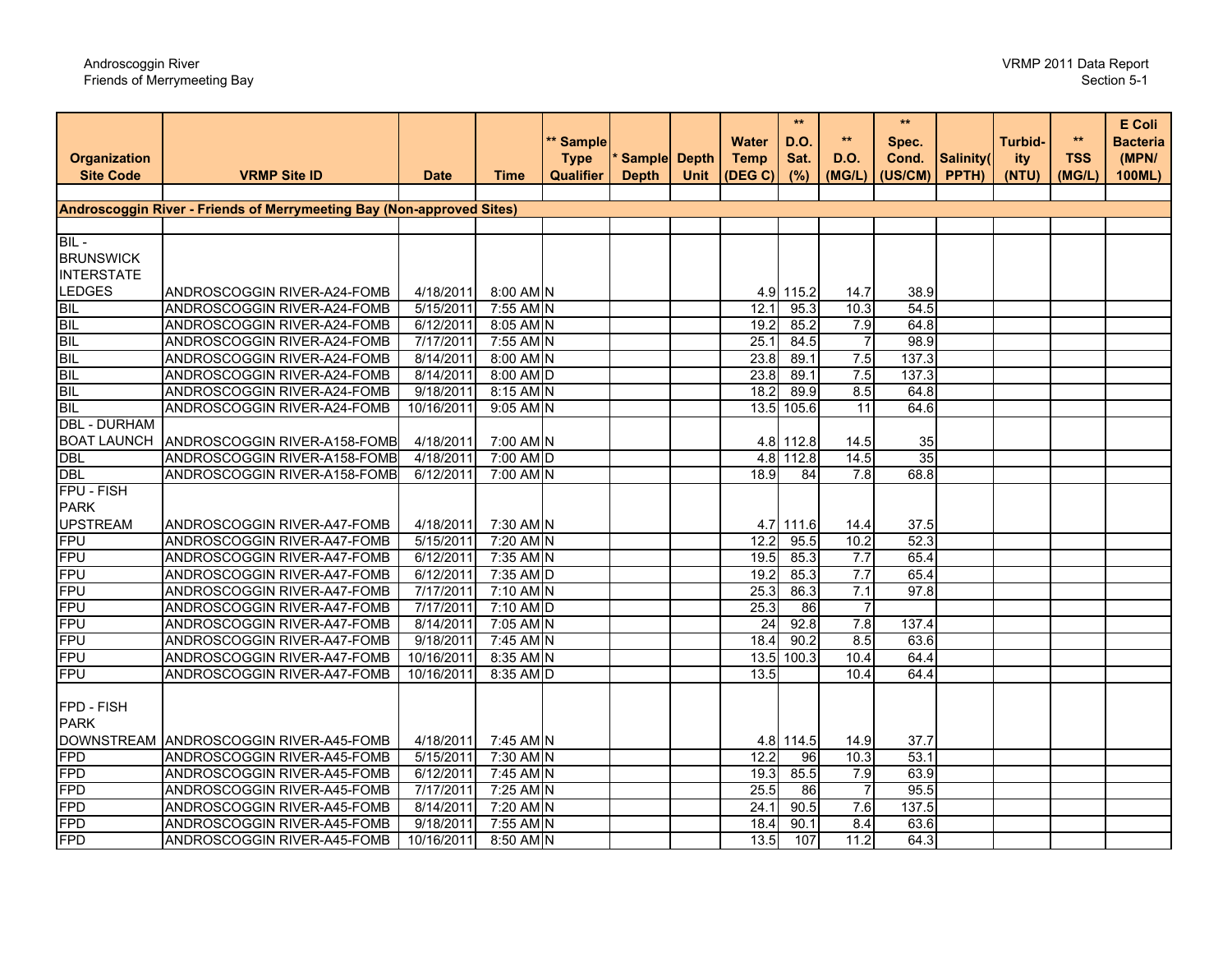| <b>Organization</b><br><b>Site Code</b> | <b>VRMP Site ID</b>                | <b>Date</b> | Time      | ** Sample<br><b>Type</b><br><b>Qualifier</b> | <b>Sample Depth</b><br><b>Depth</b> | Unit | <b>Water</b><br>Temp<br>$ $ (DEG C) $ $ | **<br><b>D.O.</b><br>Sat.<br>(%) | **<br><b>D.O.</b> | 大大<br>Spec.<br>Cond.<br>$(MG/L)$ $(US/CM)$ | Salinity(<br>PPTH) | Turbid-<br>ity<br>(NTU) | **<br><b>TSS</b><br>(MG/L) | E Coli<br><b>Bacteria</b><br>(MPN/<br>100ML) |
|-----------------------------------------|------------------------------------|-------------|-----------|----------------------------------------------|-------------------------------------|------|-----------------------------------------|----------------------------------|-------------------|--------------------------------------------|--------------------|-------------------------|----------------------------|----------------------------------------------|
| PBL-                                    |                                    |             |           |                                              |                                     |      |                                         |                                  |                   |                                            |                    |                         |                            |                                              |
| <b>PEJEPSCOT</b>                        |                                    |             |           |                                              |                                     |      |                                         |                                  |                   |                                            |                    |                         |                            |                                              |
| <b>BOAT LAUNCH</b>                      | ANDROSCOGGIN RIVER-A71-FOMB        | 4/18/2011   | 6:30 AM N |                                              |                                     |      |                                         | $5.1$ 111.5                      | 14.21             | <b>38</b>                                  |                    |                         |                            |                                              |
| <b>PBL</b>                              | <b>ANDROSCOGGIN RIVER-A71-FOMB</b> | 5/15/2011   | 6:50 AM N |                                              |                                     |      | 12.4                                    | 95.2                             | 10.2              | 56.1                                       |                    |                         |                            |                                              |
| <b>PBL</b>                              | <b>ANDROSCOGGIN RIVER-A71-FOMB</b> | 5/15/2011   | 6:50 AM D |                                              |                                     |      | 12.4                                    | 95.2                             | 10.2              | 54.5                                       |                    |                         |                            |                                              |
| <b>PBL</b>                              | <b>ANDROSCOGGIN RIVER-A71-FOMB</b> | 6/12/2011   | 6:25 AM N |                                              |                                     |      | 19.1                                    | 85.2                             | 7.91              | 67                                         |                    |                         |                            |                                              |
| <b>PBL</b>                              | <b>ANDROSCOGGIN RIVER-A71-FOMB</b> | 7/17/2011   | 6:40 AM N |                                              |                                     |      | 25.5                                    | 87.9                             | 7.2               | 96.2                                       |                    |                         |                            |                                              |
| <b>PBL</b>                              | <b>ANDROSCOGGIN RIVER-A71-FOMB</b> | 8/14/2011   | 6:45 AM N |                                              |                                     |      | 24                                      | 93.2                             | 7.9               | 139.7                                      |                    |                         |                            |                                              |
| <b>PBL</b>                              | ANDROSCOGGIN RIVER-A71-FOMB        | 9/18/2011   | 7:20 AM N |                                              |                                     |      | 17.8                                    | 89.8                             | 8.5               | 65.1                                       |                    |                         |                            |                                              |
| <b>PBL</b>                              | <b>ANDROSCOGGIN RIVER-A71-FOMB</b> | 9/18/2011   | 7:20 AM D |                                              |                                     |      | 17.8                                    |                                  |                   | 65.1                                       |                    |                         |                            |                                              |
| <b>PBL</b>                              | <b>ANDROSCOGGIN RIVER-A71-FOMB</b> | 10/16/2011  | 8:10 AM N |                                              |                                     |      |                                         | 13.7 100.6                       | 10.4              | 63                                         |                    |                         |                            |                                              |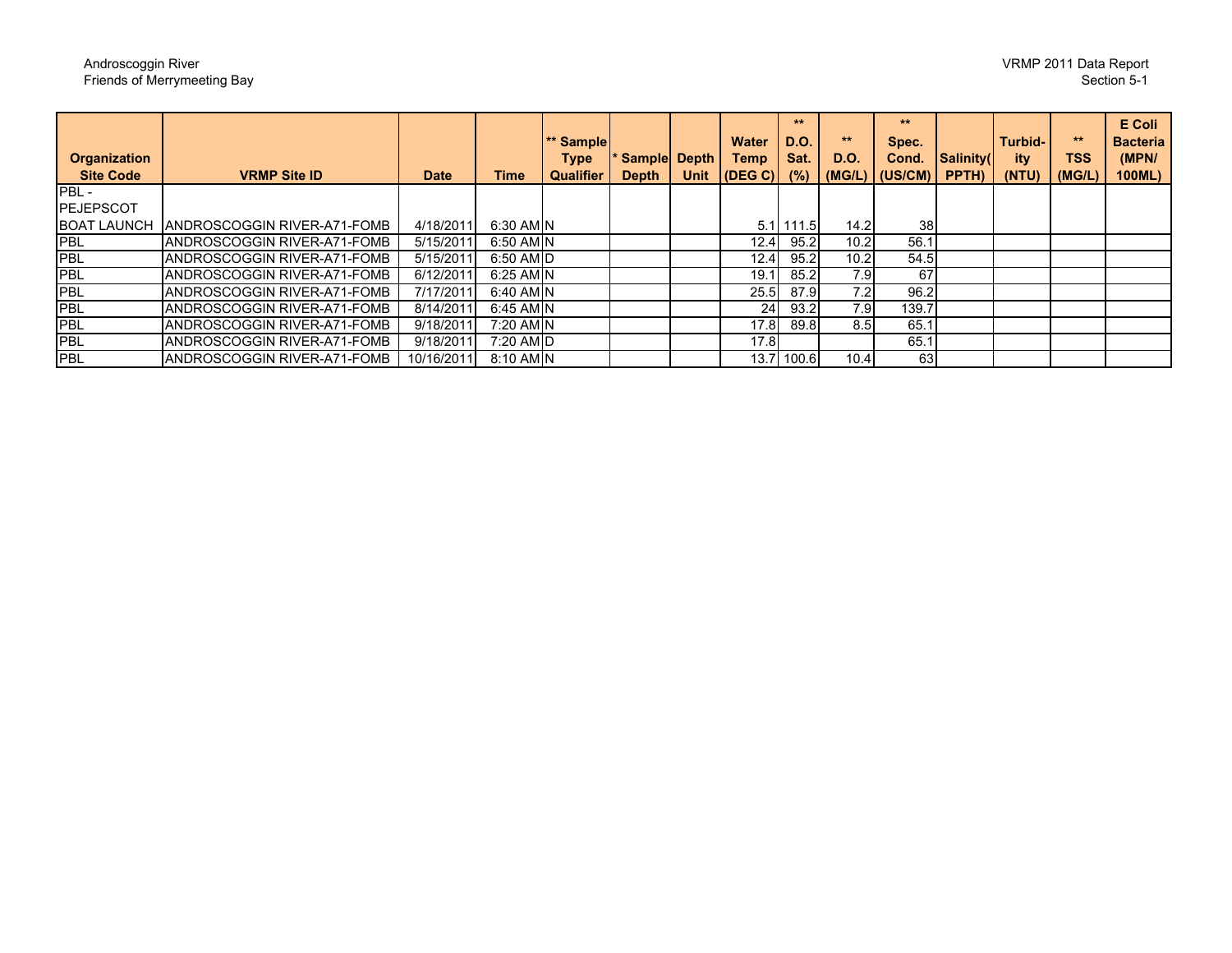Appendix A-2. 2011 observational data and quality assurance/quality control (QA/QC) notes for "approved" and "non-approved" sites.<br>\*\* "N" = normal environmental sample; "D" = field duplicate; "D.O." = dissolved oxygen; "S Refer to Appendix A-1 for water quality data

| <b>Organization</b>                                 |                                                                   |             |             | * Sample<br><b>Type</b> |                            |                   | Air<br>Temp   | <b>Sample</b> | <b>Current</b>                            | <b>Air Cond</b>              |                                                 |               | <b>Tide</b>  | Water<br>Appear- |                                                                                                                                                                                                                                                                                                    |
|-----------------------------------------------------|-------------------------------------------------------------------|-------------|-------------|-------------------------|----------------------------|-------------------|---------------|---------------|-------------------------------------------|------------------------------|-------------------------------------------------|---------------|--------------|------------------|----------------------------------------------------------------------------------------------------------------------------------------------------------------------------------------------------------------------------------------------------------------------------------------------------|
| <b>Site Code</b>                                    | <b>VRMP Site ID</b>                                               | <b>Date</b> | <b>Time</b> | <b>Qualifier</b>        | <b>Flow</b>                | <b>Stage</b>      | $(^{\circ}C)$ | Location      | Weather                                   | <i>ition</i>                 | <b>Past 24HR Weather Habitat</b>                |               | <b>Stage</b> | ance             | <b>Comments</b>                                                                                                                                                                                                                                                                                    |
|                                                     | Androscoggin River - Friends of Merrymeeting Bay (Approved Sites) |             |             |                         |                            |                   |               |               |                                           |                              |                                                 |               |              |                  |                                                                                                                                                                                                                                                                                                    |
|                                                     |                                                                   |             |             |                         |                            |                   |               |               |                                           |                              |                                                 |               |              |                  |                                                                                                                                                                                                                                                                                                    |
| <b>BBB - BAY</b><br><b>BRIDGE</b><br><b>JETTY</b>   | ANDROSCOGGIN RI\                                                  | 4/18/2011   | 7:20 AM N   |                         |                            | <b>HIGH</b>       |               | 3.5 WADING    | <b>PARTLY</b><br><b>CLOUDY</b>            |                              | <b>BREEZE PARTLY CLOUDY</b>                     | <b>RUN</b>    |              | <b>DARKLY</b>    | VERY FAST CURRENT, VERY HIGH WATER.<br>WADEABLE/MID-DEPTH DID NOT COMPLETE CHAIN OF<br>STAINED CUSTODY FOR LAB SAMPLE                                                                                                                                                                              |
| <b>BBB</b>                                          | ANDROSCOGGIN RIV                                                  | 5/15/2011   | 7:40 AM N   |                         | FLOW M                     | <b>BASE MEDIU</b> |               | 11.4 WADING   | CLOUDY,<br><b>LIGHT</b><br><b>RAIN</b>    | <b>CALM</b>                  | CLOUDY, HEAVY<br><b>RAIN</b>                    | <b>RUN</b>    |              |                  | DARKLY WADEABLE/MID-DEPTH DID NOT COMPLETE CHAIN OF<br>STAINED CUSTODY FOR LAB SAMPLE                                                                                                                                                                                                              |
| <b>BBB</b>                                          | ANDROSCOGGIN RIV                                                  | 5/15/2011   | 7:40 AM D   |                         |                            |                   |               | <b>WADING</b> |                                           |                              |                                                 |               |              |                  | WADEABLE/MID-DEPTH DID NOT COMPLETE CHAIN OF<br>CUSTODY FOR LAB SAMPLE                                                                                                                                                                                                                             |
| <b>BBB</b>                                          | ANDROSCOGGIN RIV                                                  | 6/12/2011   | 7:55 AM N   |                         |                            | <b>HIGH</b>       |               | 15 WADING     | <b>HEAVY</b><br>RAIN,<br><b>SHOWER</b>    |                              | <b>CLOUDY, LIGHT</b><br>RAIN, SHOWERS           | <b>RUN</b>    |              | <b>DARKLY</b>    | WADEABLE/MID-DEPTH DID NOT COMPLETE CHAIN OF<br>STAINED CUSTODY FOR LAB SAMPLE                                                                                                                                                                                                                     |
| <b>BBB</b>                                          | ANDROSCOGGIN RIV                                                  | 7/17/2011   | 7:00 AM N   |                         |                            |                   |               | 24.7 WADING   |                                           |                              |                                                 | <b>RIFFLE</b> |              | <b>DARKLY</b>    | WADEABLE/MID-DEPTH TIME SAMPLED WAS NOT<br>WRITTEN DOWN, SO ESTIMATE WAS DERIVED BY<br>LOOKING AT START AND END TIME OF SAMPLING. DID<br>STAINED NOT COMPLETE CHAIN OF CUSTODY FOR LAB SAMPLE                                                                                                      |
| <b>BBB</b>                                          | ANDROSCOGGIN RIV                                                  | 8/14/2011   | 7:50 AM N   |                         | FLOW M                     | <b>BASE MEDIU</b> |               | 20.9 WADING   | CLOUDY,<br><b>PARTLY</b><br><b>CLOUDY</b> | <b>BREEZE</b> CLOUDY         | <b>CLEAR, PARTLY</b>                            | <b>RUN</b>    |              | <b>DARKLY</b>    | WADEABLE/MID-DEPTH DID NOT COMPLETE CHAIN OF<br>STAINED CUSTODY FOR LAB SAMPLE                                                                                                                                                                                                                     |
| <b>BBB</b>                                          | ANDROSCOGGIN RIV                                                  | 9/18/2011   | 7:50 AM N   |                         |                            | <b>HIGH</b>       |               | 14.4 WADING   | <b>PARTLY</b><br><b>CLOUDY</b>            | <b>CALM</b>                  | PARTLY CLOUDY                                   | <b>RUN</b>    |              | <b>DARKLY</b>    | LOTS OF FISH JUMPING. WADEABLE/MID-DEPTH DID<br>STAINED NOT COMPLETE CHAIN OF CUSTODY FOR LAB SAMPLE                                                                                                                                                                                               |
| <b>BBB</b>                                          | ANDROSCOGGIN RIV                                                  | 10/16/2011  | 9:20 AM N   |                         | <b>FLOW M</b>              | <b>BASE MEDIU</b> |               | 13.8 WADING   |                                           | <b>STRONG</b><br><b>WIND</b> | <b>CLEAR</b>                                    | <b>RUN</b>    |              | <b>DARKLY</b>    | VERY WINDY - DANGEROUS CURRENTS. VERY HIGH<br>TIDE, WADEABLE/MID-DEPTH DID NOT COMPLETE<br>STAINED CHAIN OF CUSTODY FOR LAB SAMPLE                                                                                                                                                                 |
| BCP-<br><b>BRUNSWICK</b><br>CANOE<br><b>PORTAGE</b> | ANDROSCOGGIN RIV                                                  | 4/18/2011   | 8:00 AM N   |                         |                            |                   |               | 5.3 BANK      | <b>CLEAR</b>                              | <b>CALM</b>                  | CLEAR, HEAVY<br><b>RAIN</b>                     |               |              |                  | WADEABLE/1.5 FT BELOW SURFACE DID NOT RECORD<br>ANY OBSERATIONAL DATA.                                                                                                                                                                                                                             |
| <b>BCP</b>                                          | <b>ANDROSCOGGIN RIV</b>                                           | 5/15/2011   | 7:45 AM N   |                         | <b>FLOW M</b>              | <b>BASE MEDIU</b> |               | 12 WADING     | <b>MOSTLY</b><br>CLOUDY,<br><b>SHOWER</b> | <b>CALM</b>                  | CLOUDY,<br><b>SHOWERS</b>                       | <b>RUN</b>    |              | <b>MEDIUM</b>    | WATER SAMPLING APPARATUS SNAPPED @ 1.5M-<br>RETRIEVAL SUCCESSFUL, BUT UNSURE OF SAMPLE<br>NON-WADEABLE/3 FT BELOW SURFACE, WATER<br>SAMPLING APPARATUS SNAPPED @ 1.5M-RETRIEVAL<br>SUCCESSFUL, BUT UNSURE OF SAMPLE NON-<br>WADEABLE/3 FT BELOW SURFACE; WATER<br>STAINED TEMPERATURE NOT RECORDED |
| <b>BCP</b>                                          | ANDROSCOGGIN RIV                                                  | 6/12/2011   | 8:05 AM N   |                         | <b>STOR</b><br>М<br>FLOW M | <b>MEDIU</b>      |               | 14.8 WADING   | <b>HEAVY</b><br>RAIN.<br>SHOWER CALM      |                              | LIGHT RAIN,<br>MOSTLY CLOUDY,<br><b>SHOWERS</b> | <b>RUN</b>    |              | STAINED DEPTH    | MEDIUM HEAVY RAIN PRIOR TO SAMPLING WADEABLE/MID-                                                                                                                                                                                                                                                  |
| <b>BCP</b>                                          | ANDROSCOGGIN RIV 7/17/2011 8:00 AM N                              |             |             |                         | FLOW M                     | <b>BASE MEDIU</b> |               | <b>BOAT</b>   | <b>CLEAR</b>                              | <b>CALM</b>                  | <b>CLEAR</b>                                    | <b>RUN</b>    |              | <b>DARKLY</b>    | SAMPLING DONE FROM BOAT-POISON IVY WAS THICK.<br>NON-WADEABLE/3 FT BELOW SURFACE, SAMPLING<br>DONE FROM BOAT-POISON IVY WAS THICK. NON-<br>WADEABLE/3 FT BELOW SURFACE; WATER<br>STAINED TEMPERATURE NOT RECORDED                                                                                  |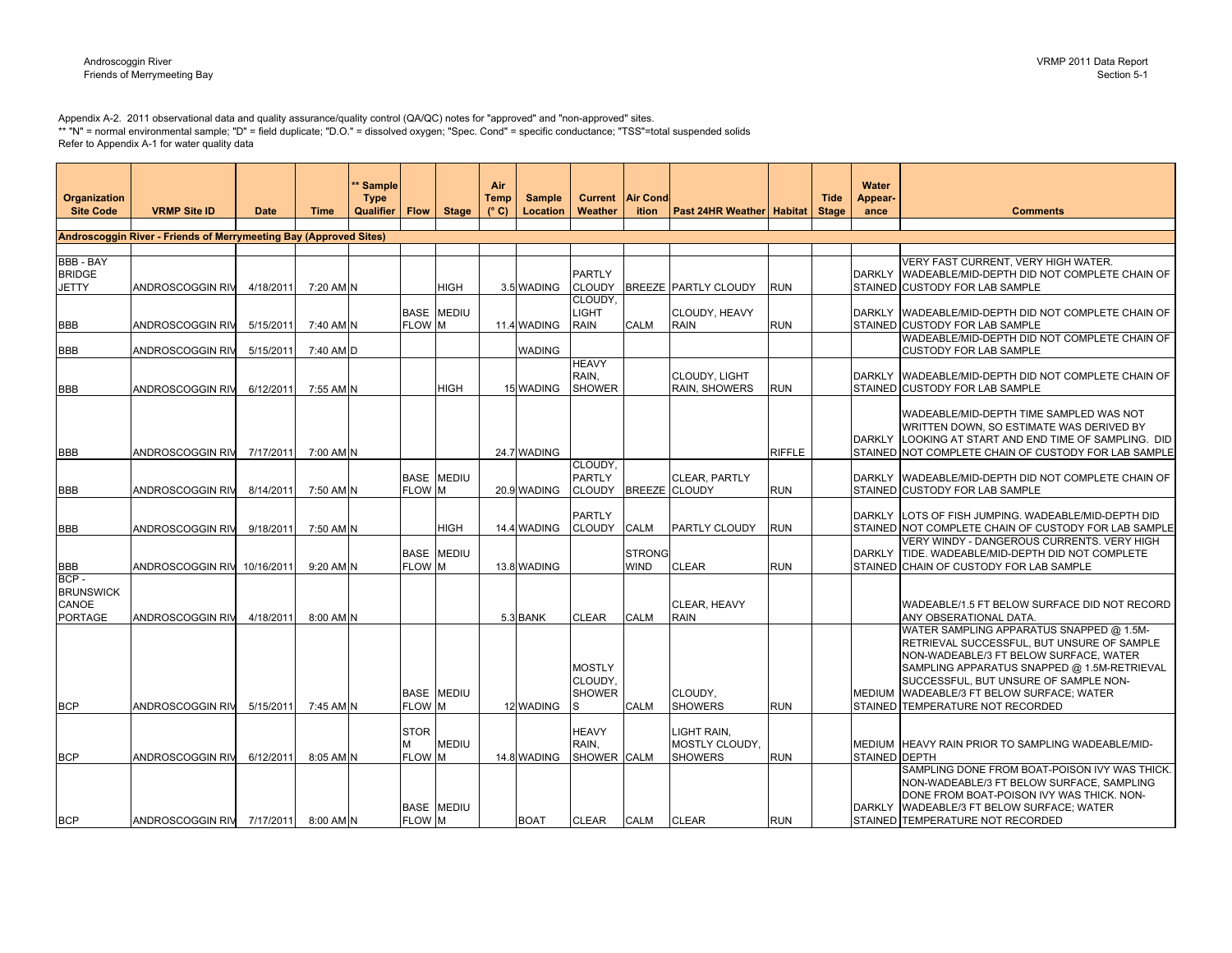| Organization                                      |                             |             |             | <b>Sample</b><br><b>Type</b> |                          |                   | Air<br>Temp   | <b>Sample</b>    |                                        | <b>Current   Air Cond</b> |                                         |               | <b>Tide</b>  | Water<br>Appear- |                                                                                                                                                                                                                                                                                                                                                                                                                                                                                                           |
|---------------------------------------------------|-----------------------------|-------------|-------------|------------------------------|--------------------------|-------------------|---------------|------------------|----------------------------------------|---------------------------|-----------------------------------------|---------------|--------------|------------------|-----------------------------------------------------------------------------------------------------------------------------------------------------------------------------------------------------------------------------------------------------------------------------------------------------------------------------------------------------------------------------------------------------------------------------------------------------------------------------------------------------------|
| <b>Site Code</b>                                  | <b>VRMP Site ID</b>         | <b>Date</b> | <b>Time</b> | Qualifier                    | <b>Flow</b>              | <b>Stage</b>      | $(^{\circ}C)$ | Location         | Weather                                | ition                     | <b>Past 24HR Weather Habitat</b>        |               | <b>Stage</b> | ance             | <b>Comments</b>                                                                                                                                                                                                                                                                                                                                                                                                                                                                                           |
| <b>BCP</b>                                        | ANDROSCOGGIN RIV            | 8/13/2011   | 8:00 AM N   |                              | <b>BASE</b><br>FLOW LOW  |                   |               | 22.3 WADING      | <b>CLEAR</b>                           | <b>CALM</b>               | <b>CLEAR</b>                            | RUN           |              | <b>DARKLY</b>    | BOAT PARKED ALONG DOCK AND SLICK OF OILY BLUE<br>TRAILING DOWNSTREAM. WADEABLE/1.5 FT BELOW<br>SURFACE BOTH NON-WADEABLE (3 FT BELOW<br>SURFACE) AND WADEABLE (1.5 FT BELOW SURFACE)<br>CIRCLED ON FIELD SHEET., WATER TEMPERATURE<br>NOT RECORDED; D.O. SATURATION OUTSIDE<br>VALIDATION RANGE (134.7); BOAT PARKED ALONG<br>DOCK AND SLICK OF OILY BLUE TRAILING<br>DOWNSTREAM. WADEABLE/1.5 FT BELOW SURFACE;<br>BOTH NON-WADEABLE (3 FT BELOW SURFACE) AND<br>STAINED WADEABLE (1.5 FT BELOW SURFACE) |
|                                                   |                             |             |             |                              |                          |                   |               |                  |                                        |                           |                                         |               |              |                  | BOAT PARKED ALONG DOCK AND SLICK OF OILY BLUE                                                                                                                                                                                                                                                                                                                                                                                                                                                             |
| <b>BCP</b>                                        | ANDROSCOGGIN RIV            | 8/13/2011   | 8:00 AM D   |                              |                          |                   |               | <b>WADING</b>    |                                        |                           |                                         |               |              |                  | TRAILING DOWNSTREAM. WADEABLE/1.5 FT BELOW<br>SURFACE BOTH NON-WADEABLE (3 FT BELOW<br>SURFACE) AND WADEABLE (1.5 FT BELOW SURFACE)<br>CIRCLED ON FIELD SHEET.                                                                                                                                                                                                                                                                                                                                            |
|                                                   |                             |             |             |                              |                          |                   |               |                  | <b>PARTLY</b>                          |                           |                                         |               |              | <b>DARKLY</b>    |                                                                                                                                                                                                                                                                                                                                                                                                                                                                                                           |
| <b>BCP</b>                                        | ANDROSCOGGIN RIV            | 9/18/2011   | 8:10 AM N   |                              |                          | <b>HIGH</b>       |               | <b>15.9 BANK</b> | CLOUDY CALM                            |                           | PARTLY CLOUDY                           | <b>RUN</b>    |              |                  | STAINED WADEABLE/MID-DEPTH                                                                                                                                                                                                                                                                                                                                                                                                                                                                                |
| <b>BCP</b>                                        | ANDROSCOGGIN RIV            | 10/16/2011  | 8:00 AM N   |                              | <b>STOR</b><br>FLOW HIGH |                   |               | 13.8 BRIDGE      | <b>CLEAR</b>                           |                           | CLEAR, CLOUDY,<br><b>BREEZE SHOWERS</b> | <b>RUN</b>    |              | <b>DARKLY</b>    | WAS NOT ABLE TO TEST FROM ROCKS-TESTED FROM<br>SWINGING BRIDGE. NON-WADEABLE/3 FT BELOW<br>STAINED SURFACE                                                                                                                                                                                                                                                                                                                                                                                                |
| BWS-                                              |                             |             |             |                              |                          |                   |               |                  |                                        |                           |                                         |               |              |                  |                                                                                                                                                                                                                                                                                                                                                                                                                                                                                                           |
| <b>BRUNSWICK</b><br><b>WATER</b><br><b>STREET</b> | ANDROSCOGGIN RIV            | 4/18/2011   | 8:00 AM N   |                              |                          | <b>HIGH</b>       |               | 3.5 WADING       | <b>PARTLY</b>                          |                           | CLOUDY BREEZE PARTLY CLOUDY             | <b>RUN</b>    |              |                  | DARKLY WADEABLE/MID-DEPTH DID NOT COMPLETE CHAIN OF<br>STAINED CUSTODY FOR LAB SAMPLE                                                                                                                                                                                                                                                                                                                                                                                                                     |
| <b>BWS</b>                                        | ANDROSCOGGIN RI\            | 5/15/2011   | 7:05 AM N   |                              | FLOW M                   | <b>BASE MEDIU</b> |               | 11.6 WADING      | CLOUDY,<br><b>LIGHT</b><br><b>RAIN</b> | CALM                      | CLOUDY, HEAVY<br><b>RAIN</b>            | RUN           |              |                  | DARKLY WADEABLE/MID-DEPTH DID NOT COMPLETE CHAIN OF<br>STAINED CUSTODY FOR LAB SAMPLE                                                                                                                                                                                                                                                                                                                                                                                                                     |
| <b>BWS</b>                                        | ANDROSCOGGIN RIV            | 6/12/2011   | 7:20 AM N   |                              |                          | <b>HIGH</b>       |               | 14.5 WADING      | <b>HEAVY</b><br>RAIN,<br><b>SHOWER</b> |                           | <b>CLOUDY, LIGHT</b><br>RAIN, SHOWERS   | run           |              |                  | D.O. TITRATION DUPLICATE=8.4 WADEABLE/MID-<br>DARKLY DEPTH DID NOT COMPLETE CHAIN OF CUSTODY FOR<br>STAINED LAB SAMPLE                                                                                                                                                                                                                                                                                                                                                                                    |
| <b>BWS</b>                                        | ANDROSCOGGIN RIV            | 6/12/2011   | 7:20 AM D   |                              |                          |                   |               | <b>WADING</b>    |                                        |                           |                                         |               |              |                  | D.O. TITRATION DUPLICATE=8.4 WADEABLE/MID-<br>DEPTH DID NOT COMPLETE CHAIN OF CUSTODY FOR<br>LAB SAMPLE                                                                                                                                                                                                                                                                                                                                                                                                   |
|                                                   |                             |             |             |                              |                          |                   |               |                  |                                        |                           |                                         |               |              | <b>DARKLY</b>    | WADEABLE/MID-DEPTH TIME SAMPLED WAS NOT<br>WRITTEN DOWN, SO ESTIMATE WAS DERIVED BY<br>LOOKING AT START AND END TIME OF SAMPLING. DID  <br>NOT COMPLETE CHAIN OF CUSTODY FOR LAB SAMPLE                                                                                                                                                                                                                                                                                                                   |
| <b>BWS</b>                                        | ANDROSCOGGIN RIV            | 7/17/2011   | 7:30 AM N   |                              |                          |                   |               | 25 WADING        | CLOUDY,                                |                           |                                         | <b>RIFFLE</b> |              | <b>STAINED</b>   | D.O. TITRATION DUPLICATE=7.8 MG/L WADEABLE/MID-                                                                                                                                                                                                                                                                                                                                                                                                                                                           |
| <b>BWS</b>                                        | <b>ANDROSCOGGIN RIV</b>     | 8/14/2011   | 7:00 AM N   |                              | FLOW M                   | <b>BASE MEDIU</b> |               | 20.9 WADING      | <b>PARTLY</b><br>CLOUDY BREEZE CLOUDY  |                           | CLEAR, PARTLY                           | <b>RUN</b>    |              | <b>DARKLY</b>    | DEPTH DID NOT COMPLETE CHAIN OF CUSTODY FOR<br>STAINED LAB SAMPLE                                                                                                                                                                                                                                                                                                                                                                                                                                         |
| <b>BWS</b>                                        | ANDROSCOGGIN RIV            | 9/18/2011   | 7:15 AM N   |                              |                          | <b>HIGH</b>       |               | 14.6 WADING      | <b>PARTLY</b><br>CLOUDY CALM           |                           | PARTLY CLOUDY                           | <b>RUN</b>    |              |                  | D.O. DUPLICATE TITRATION=8.8 WADEABLE/MID-<br>DARKLY DEPTH DID NOT COMPLETE CHAIN OF CUSTODY FOR<br>STAINED LAB SAMPLE                                                                                                                                                                                                                                                                                                                                                                                    |
|                                                   |                             |             |             |                              |                          | <b>BASE MEDIU</b> |               |                  |                                        | <b>STRONG</b>             |                                         |               |              | <b>DARKLY</b>    | D.O. DUPLICATE TITRATION=10.8 MG/L WADEABLE/MID-<br>DEPTH DID NOT COMPLETE CHAIN OF CUSTODY FOR                                                                                                                                                                                                                                                                                                                                                                                                           |
| <b>BWS</b>                                        | ANDROSCOGGIN RIV 10/16/2011 |             | 8:50 AM N   |                              | FLOW M                   |                   |               | 13.8 WADING      |                                        | <b>WIND</b>               | <b>CLEAR</b>                            | <b>RUN</b>    |              |                  | STAINED LAB SAMPLE                                                                                                                                                                                                                                                                                                                                                                                                                                                                                        |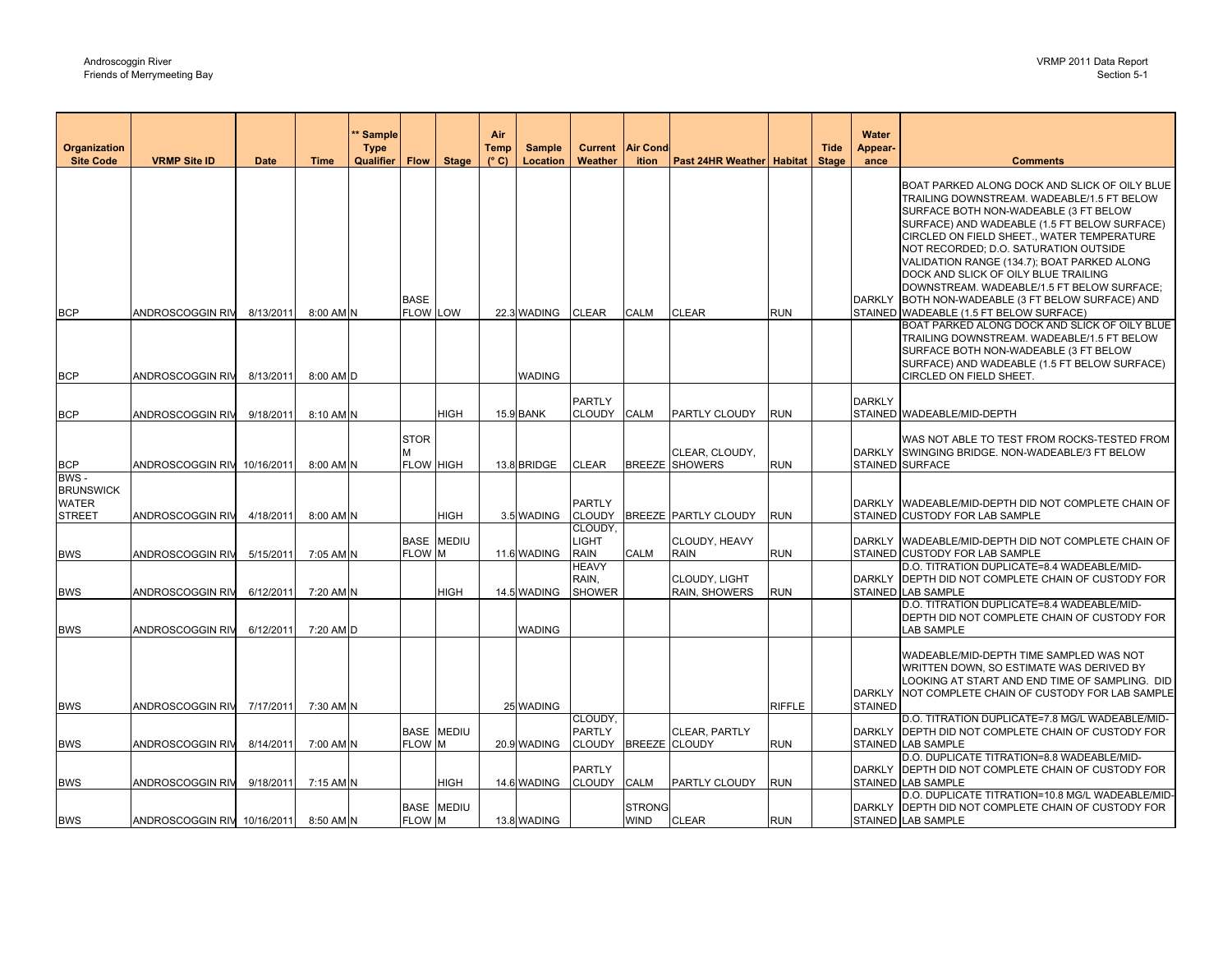| <b>Organization</b>                                     | <b>VRMP Site ID</b>                                                   | <b>Date</b> | <b>Time</b> | * Sample<br><b>Type</b> |              | Air<br><b>Temp</b><br>$(^{\circ}C)$ | <b>Sample</b>    | <b>Current</b><br>Weather                 | <b>Air Cond</b><br>ition |                                                              | <b>Tide</b><br><b>Stage</b> | Water<br>Appear- | <b>Comments</b>                                                                                                                      |
|---------------------------------------------------------|-----------------------------------------------------------------------|-------------|-------------|-------------------------|--------------|-------------------------------------|------------------|-------------------------------------------|--------------------------|--------------------------------------------------------------|-----------------------------|------------------|--------------------------------------------------------------------------------------------------------------------------------------|
| <b>Site Code</b>                                        |                                                                       |             |             | Qualifier   Flow        | <b>Stage</b> |                                     | Location         |                                           |                          | <b>Past 24HR Weather Habitat</b>                             |                             | ance             |                                                                                                                                      |
|                                                         | Androscoggin River - Friends of Merrymeeting Bay (Non-approved Sites) |             |             |                         |              |                                     |                  |                                           |                          |                                                              |                             |                  |                                                                                                                                      |
|                                                         |                                                                       |             |             |                         |              |                                     |                  |                                           |                          |                                                              |                             |                  |                                                                                                                                      |
| BIL-<br><b>BRUNSWICK</b><br><b>INTERSTATE</b><br>LEDGES | ANDROSCOGGIN RIV                                                      | 4/18/2011   | 8:00 AM N   |                         |              |                                     | 6.5 BANK         | PARTLY<br><b>CLOUDY</b>                   | <b>BREEZE</b>            | CLEAR, CLOUDY,<br>HEAVY RAIN,<br>PARTLY CLOUDY               |                             |                  | D.O. DUPLICATE TITRATION=13.4 (MG/L)- SHALLOWER<br>THAN PROBE NON-WADEABLE/MID-DEPTH DID NOT<br>RECORD ANY OF THE OBSERATIONAL DATA. |
| <b>BIL</b>                                              | ANDROSCOGGIN RI\                                                      | 5/15/2011   | 7:55 AM N   |                         |              |                                     | 10 BANK          | <b>CLOUDY</b>                             |                          | CLEAR, LIGHT<br>RAIN                                         |                             |                  | NON-WADEABLE/3 FT BELOW SURFACE DID NOT<br>RECORD ANY OF THE OBSERVATIONAL DATA.                                                     |
|                                                         |                                                                       |             |             |                         |              |                                     |                  | <b>MOSTLY</b><br>CLOUDY,<br><b>SHOWER</b> |                          | CLOUDY, LIGHT                                                |                             |                  | NON-WADEABLE/MID-DEPTH DID NOT RECORD ANY OF                                                                                         |
| BIL                                                     | ANDROSCOGGIN RIV                                                      | 6/12/2011   | 8:05 AM N   |                         |              |                                     | 12 BANK          | S                                         | <b>CALM</b>              | RAIN                                                         |                             |                  | THE OBSERVATIONAL DATA.<br>NON-WADEABLE/3 FT BELOW SURFACE DID NOT                                                                   |
| <b>BIL</b>                                              | ANDROSCOGGIN RIV                                                      | 7/17/2011   | 7:55 AM N   |                         |              |                                     | 22 BANK          | <b>CLEAR</b>                              |                          | CLEAR                                                        |                             |                  | RECORD ANY OF THE OBSERVATIONAL DATA.                                                                                                |
| BIL                                                     | ANDROSCOGGIN RIV                                                      | 8/14/2011   | 8:00 AM N   |                         |              |                                     | <b>BANK</b>      | PARTLY<br><b>CLOUDY</b>                   |                          | CLEAR                                                        |                             |                  | NON-WADEABLE/3 FT BELOW SURFACE DID NOT<br>RECORD ANY OF THE OBSERVATIONAL DATA.                                                     |
| <b>BIL</b>                                              | ANDROSCOGGIN RIV                                                      | 8/14/2011   | 8:00 AM D   |                         |              |                                     | <b>BANK</b>      |                                           |                          |                                                              |                             |                  | NON-WADEABLE/3 FT BELOW SURFACE DID NOT<br>RECORD ANY OF THE OBSERVATIONAL DATA.                                                     |
| <b>BIL</b>                                              | ANDROSCOGGIN RI <mark>\</mark>                                        | 9/18/2011   | 8:15 AM N   |                         |              |                                     | 13 BANK          | <b>CLEAR</b>                              |                          | CLEAR                                                        |                             |                  | NON-WADEABLE/3 FT BELOW SURFACE DID NOT<br>RECORD ANY OF THE OBSERVATIONAL DATA.                                                     |
| <b>BIL</b>                                              | ANDROSCOGGIN RIV                                                      | 10/16/2011  | 9:05 AM N   |                         |              |                                     | <b>11.5 BANK</b> | <b>PARTLY</b><br>CLOUDY BREEZE CLOUDY     |                          | CLEAR, PARTLY                                                |                             |                  | NON-WADEABLE/3 FT BELOW SURFACE DID NOT<br>RECORD ANY OF THE OBSERVATIONAL DATA.                                                     |
| DBL-<br><b>DURHAM</b><br><b>BOAT</b><br>LAUNCH          | ANDROSCOGGIN RIV                                                      | 4/18/2011   | 7:00 AM N   |                         |              |                                     | 5 BANK           | PARTLY                                    |                          | CLEAR, CLOUDY,<br>HEAVY RAIN,<br>CLOUDY BREEZE PARTLY CLOUDY |                             |                  | NON-WADEABLE/3 FT BELOW SURFACE DID NOT<br>RECORD ANY OF THE OBSERATIONAL DATA.                                                      |
| DBL                                                     | ANDROSCOGGIN RIV                                                      | 4/18/2011   | 7:00 AM D   |                         |              |                                     | <b>BANK</b>      |                                           |                          |                                                              |                             |                  | NON-WADEABLE/3 FT BELOW SURFACE DID NOT<br>RECORD ANY OF THE OBSERATIONAL DATA.                                                      |
| DBL                                                     | ANDROSCOGGIN RIV                                                      | 6/12/2011   | 7:00 AM N   |                         |              |                                     | 10 BANK          | <b>MOSTLY</b><br>CLOUDY,<br>SHOWER CALM   |                          | CLOUDY, LIGHT<br>RAIN                                        |                             |                  | NON-WADEABLE/3 FT BELOW SURFACE DID NOT<br>RECORD ANY OF THE OBSERVATIONAL DATA.                                                     |
| FPU - FISH<br><b>PARK</b><br><b>UPSTREAM</b>            | ANDROSCOGGIN RIV                                                      | 4/18/2011   | 7:30 AM N   |                         |              |                                     | 6.5 BANK         | PARTLY<br>CLOUDY BREEZE                   |                          | CLEAR, CLOUDY,<br>HEAVY RAIN,<br>PARTLY CLOUDY               |                             |                  | NON-WADEABLE/3 FT BELOW SURFACE DID NOT<br>RECORD ANY OF THE OBSERATIONAL DATA.                                                      |
| FPU                                                     | ANDROSCOGGIN RIV                                                      | 5/15/2011   | 7:20 AM N   |                         |              |                                     | 10 BANK          | <b>CLOUDY</b>                             |                          | CLEAR, LIGHT<br>RAIN                                         |                             |                  | NON-WADEABLE/3 FT BELOW SURFACE DID NOT<br>RECORD ANY OF THE OBSERVATIONAL DATA.                                                     |
| FPU                                                     | ANDROSCOGGIN RI\                                                      | 6/12/2011   | 7:35 AM N   |                         |              |                                     | 10.8 BANK        | <b>MOSTLY</b><br>CLOUDY,<br>SHOWER CALM   |                          | CLOUDY, LIGHT<br>RAIN                                        |                             |                  | NON-WADEABLE/3 FT BELOW SURFACE DID NOT<br>RECORD ANY OF THE OBSERVATIONAL DATA.                                                     |
| FPU                                                     | ANDROSCOGGIN RIV                                                      | 6/12/2011   | 7:35 AM D   |                         |              |                                     | <b>BANK</b>      |                                           |                          |                                                              |                             |                  | NON-WADEABLE/3 FT BELOW SURFACE DID NOT<br>RECORD ANY OF THE OBSERVATIONAL DATA.                                                     |
| FPU                                                     | ANDROSCOGGIN RI\                                                      | 7/17/2011   | 7:10 AM N   |                         |              |                                     | 18 BANK          | CLEAR                                     |                          | CLEAR                                                        |                             |                  | NON-WADEABLE/3 FT BELOW SURFACE DID NOT<br>RECORD ANY OF THE OBSERVATIONAL DATA.<br>NON-WADEABLE/3 FT BELOW SURFACE DID NOT          |
| FPU                                                     | ANDROSCOGGIN RIV                                                      | 7/17/2011   | 7:10 AM D   |                         |              |                                     | <b>BANK</b>      |                                           |                          |                                                              |                             |                  | RECORD ANY OF THE OBSERVATIONAL DATA.                                                                                                |
| FPU                                                     | ANDROSCOGGIN RIV                                                      | 8/14/2011   | 7:05 AM N   |                         |              |                                     | <b>BANK</b>      | <b>PARTLY</b><br><b>CLOUDY</b>            |                          | CLEAR                                                        |                             |                  | NON-WADEABLE/3 FT BELOW SURFACE DID NOT<br>RECORD ANY OF THE OBSERVATIONAL DATA.                                                     |
| FPU                                                     | ANDROSCOGGIN RIV                                                      | 9/18/2011   | 7:45 AM N   |                         |              |                                     | 9BANK            | <b>CLEAR</b>                              |                          | <b>CLEAR</b>                                                 |                             |                  | NON-WADEABLE/3 FT BELOW SURFACE DID NOT<br>RECORD ANY OF THE OBSERVATIONAL DATA.                                                     |
| FPU                                                     | ANDROSCOGGIN RIV                                                      | 10/16/2011  | 8:35 AM N   |                         |              |                                     | 11 BANK          | PARTLY<br>CLOUDY BREEZE                   |                          | CLEAR, PARTLY<br><b>CLOUDY</b>                               |                             |                  | NON-WADEABLE/3 FT BELOW SURFACE DID NOT<br>RECORD ANY OF THE OBSERVATIONAL DATA.                                                     |
| FPU                                                     | ANDROSCOGGIN RIV                                                      | 10/16/2011  | 8:35 AM D   |                         |              |                                     | <b>BANK</b>      |                                           |                          |                                                              |                             |                  | NON-WADEABLE/3 FT BELOW SURFACE DID NOT<br>RECORD ANY OF THE OBSERVATIONAL DATA.                                                     |
| FPD - FISH<br>PARK DOWN<br><b>STREAM</b>                | ANDROSCOGGIN RIV                                                      | 4/18/2011   | 7:45 AM N   |                         |              |                                     | 6.5 BANK         | PARTLY                                    |                          | CLEAR, CLOUDY,<br>HEAVY RAIN,<br>CLOUDY BREEZE PARTLY CLOUDY |                             |                  | NON-WADEABLE/MID-DEPTH DID NOT RECORD ANY OF<br>THE OBSERATIONAL DATA.                                                               |